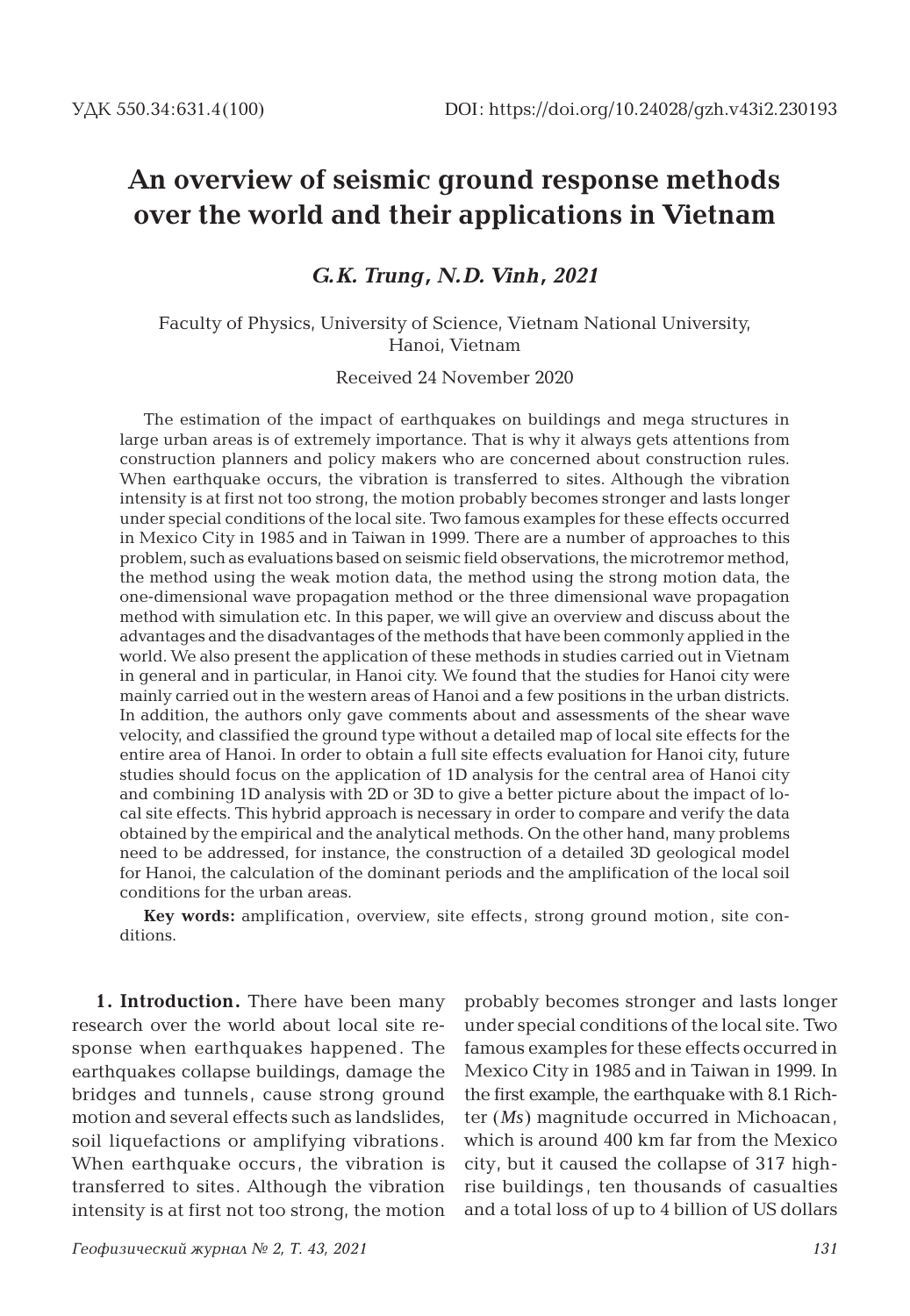there [Anderson et al., 1986; Beck, Hall, 1986; Moreno Murillo, 1995]. Because silt and clay sediments are the main deposits underneath the ground in downtown area of Mexico City, the tremor has been enhanced in the earthquake. The second example is the Chi Chi earthquake that happened in Taiwan in 1999  $(Mw = 7.6, Ml = 7.3)$ . Its epicenter is 160 km from Taipei. Theoretically, shocks did not ably exceed magnitude 6, however the actual intensity recorded in Taipei was magnitude 8 and the soft surface sediments not only amplify the ground motions but also prolong the shaking duration [Shin, Teng, 2001; Fletcher, Wen, 2005]. The reason for these changes are mostly due to the local site conditions.

In the past decades, this problem has been widely studied by many researchers all over the world [Brady, 1966; Trifunac, Brady, 1975; Whitman, 1973; Whitman et al., 1997; Aki, Irikura, 1991; Calvi et al., 2006; Sánchez-Sesma, Crouse, 2015; Trifunac, 2016] as well as in Vietnam [Xuyen et al., 1996; Phuong, 2002; Son, 2003; Nguyen, 2002; Nguyen et al., 2012; Thuy et al., 2004; Bac et al., 2011]. There are a number of approaches to this problem, such as evaluations based on seismic field observations, the microtremor method, the method using the weak motion data, the method using the strong motion data, the one-dimensional wave propagation method or the three dimensional wave propagation method with simulation etc. In this paper, we will give an overview of the methods that have been commonly applied in the world and present their application in studies carried out in Vietnam in general and in particular, in Hanoi city.

### **2. An overview of methods used to evaluate the effect of local site conditions on the strong-motion.**

#### *2.1. Empirical Methods.*

*2.1.1. Method based on field observations.* By surveying the earthquake damage data in a city, it is possible to divide that city into zones with different seismic hazard levels. A detailed field observation of the range of shock caused by the earthquakes can help seismic microzoning [Kagami et al., 1988, 1995]. This type of approach has been applied since the early years of the 20th century in Japan [Mogi, 1995].

Despite many difficulties in converting vibration intensity data to quantitative design parameters, this method is currently used in many parts of the world, for example, Japan, Mexico, Chile, Peru, Italy, Greece, France etc. Recently, many works in Europe [Hill, Rossetto, 2008], China [Zhao et al., 2009], Spain [Romão et al., 2013], Nepal [Malla et al., 2019] have provided a lot of useful informations for the design of earthquake resistance structures and for seismic vulnerability classification. It also has become the starting point for many earthquake prediction methods today.

*2.1.2. Methods using microtremor seismic data.*Microtremor is the term denoting ground oscillation produced by natural environment or ambient noise, such as wind, waves, transportations, industrial plants etc. The vibrations are recorded by high-sensitivity seismic devices. Microtremor spectral method is one of the crudest methods. It mainly determines the frequency at the maximum amplitude of the wave of the average spectrum of pure seismic micro waves. Japanese scientists believe that the spectral characteristics of seismic microtremor show some relationship with the ground geological conditions. For example, a dominant period of microtremor less than 0.2 s is an index of solid or rocky soil, while longer periods indicate thicker and more porous sediments.

The frequencies at these maximum amplitudes have also been explained as having relations with the basic resonant frequencies of the survey location. Experimental surveys in locations such as Mexico City [Lermo et al., 1988] (Fig. 1), Los Angeles [Yamanaka et al., 1993], Taiwan [Wen, Huang, 2012] and in many other locations in Japan have given clear evidence for the same conclusion in case of long periods  $(T > 1$  s).

By this method, the effect of local site conditions is determined by the spectral ratio of seismic bands received at the study site and the reference site. The reference site is chosen so that it is close enough to the study site to ensure that the difference between the sites is due to the local site condition rather than the difference of the sources of noise or transmission. Furthermore, the reference site should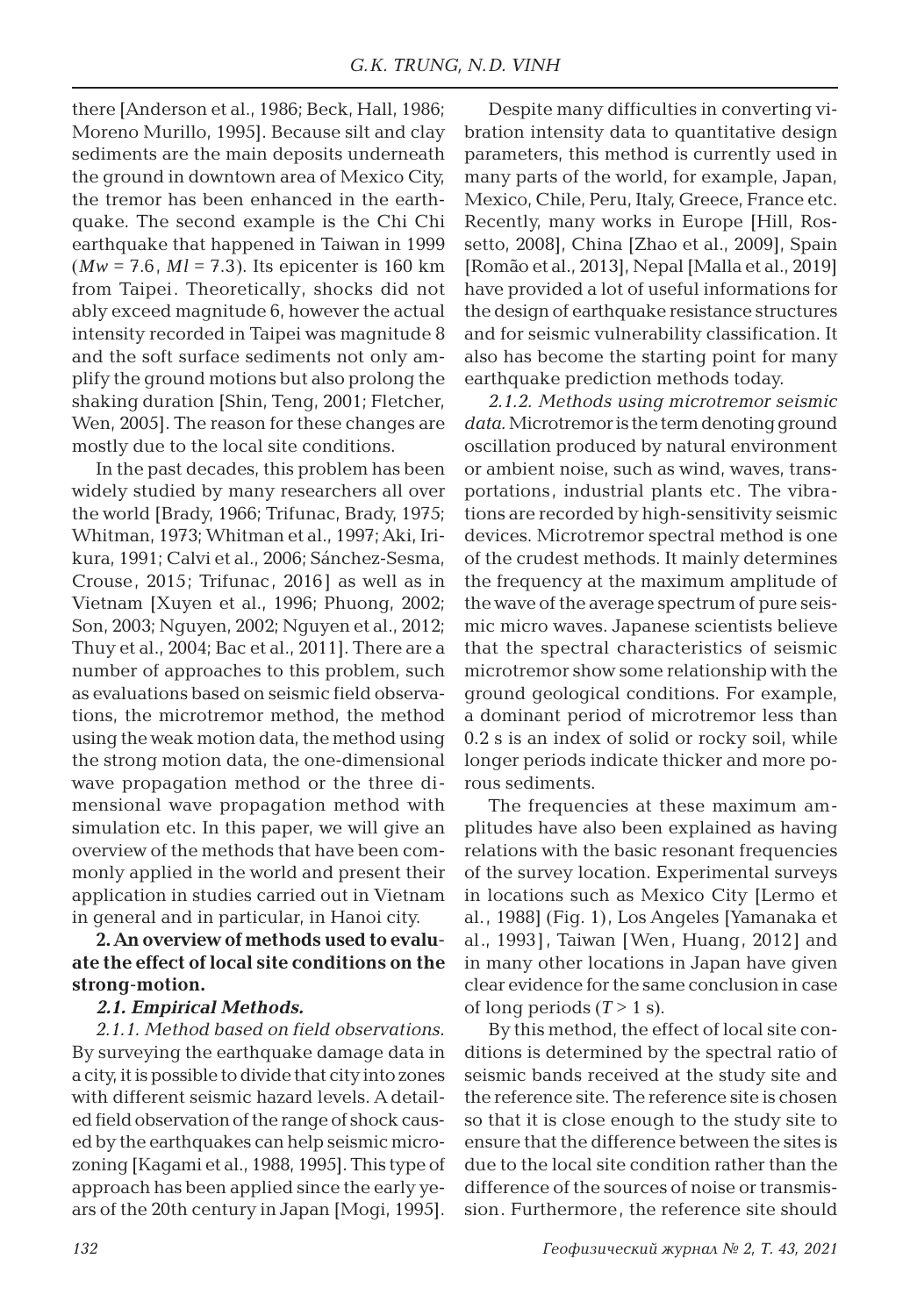

Fig. 1. Natural period estimated from microtremor spectra versus natural period obtained from strong ground motion data [Lermo et al., 1988].

be located on the horizontal bedrock which has not been weathered.

Horizontal-to-Vertical Spectral Ratio (HVSR, or Nakamura method) is the ratio between the horizontal component and the vertical component of the Fourier spectrum of microtremor. In 1989, Nakamura argued that the *H*/*V* ratio allows to evaluate the reaction of local site to *S*-waves, providing reliable results not only for resonance frequencies but also for the corresponding amplifications. This is based on the interpretation of seismic waves, such as Rayleigh waves, spreading in a single layer (loose soil layer) situated on space above the bedrock. In the frequency domain, microtremor can be expressed in four types of amplitude spectra: the Fourier amplitude spectra for the vertical and the horizontal components of oscillation at the surface of the soil layer  $[V_s(w)]$  $H<sub>S</sub>(w)$ , and the Fourier amplitude spectra for the vertical and the horizontal components at the surface of the bedrock  $[V_b(w), H_b(w)]$ .

Through seismic records obtained in drill holes, Nakamura has empirically come to the following equations:  $(w)$ *b b*  $\frac{H_b(w)}{V_b(w)} = 1$ , and

$$
S_m(w) = \frac{H_S(w)}{V_S(w)},
$$
 where  $S_m(w)$  represents

the effect of local site conditions.

Based on these equations, Nakamura suggested that the effect of the local site condition could be determined by the ratio of the amplitude spectrum between the horizontal and the vertical components of microtremor. Similar results were also obtained by Kazuoh-Seo in a study on microtremors in Fukui basin in Japan [Seo et al., 2000]. Up to now, the Nakamura method is considered one of the cheapest, fastest and most suitable method for quite reliable calculation of the fundamental frequency of the porous sediments. Nakamura [2019] added the remark that «the Nakamura method to estimate not only the resonance frequency and amplification factor of a surface layer using HVSR at ground surface but also the resonance frequency and the amplification factor of both buildings and ground using HVSR at the top of a building».

In the development of the microtremor methodology, there are two different approaches. In one approach , which is described above and considered the standard tool for calculating the natural site period, data from a single observation station are used. The other approach, named the spatial autocorrelation method (SPAC method) , uses data from a group of stations. It was introduced by Aki in 1957 and developed by other scientists [Aki, 1957; Henstridge, 1979; Okada, 1998, 2006; Haney et al., 2012]. The SPAC method was shown to be effective for determining shear wave velocity structures of sediments and site characterization [Kudo et al., 2002; Apostolidis et al., 2004; Chávez-García et al., 2005].

*2.1.3. Methods using the weak motion data.* Weak motion data are recorded from small or medium seismic events of natural or manmade earthquakes, such as earthquakes with small magnitude, aftershocks of large earthquakes , mining blasts or nuclear weapons tests. The data recorded by traditional highsensitivity digital devices can be used in determining ground effects. The most challenging difficulty in using this kind of data is the elimination of the effects of sources and transmission [Field, Jacob, 1995]. Two methods frequently used to solve this problem are:

– The reference-site method (the Standard Spectral Ratio technique, SSR): This method has been introduced by Borcherdt since 1970 and is widely used until now. It is basically similar to the spectral ratio method mentioned in section 2.1.2, but differs from that by the use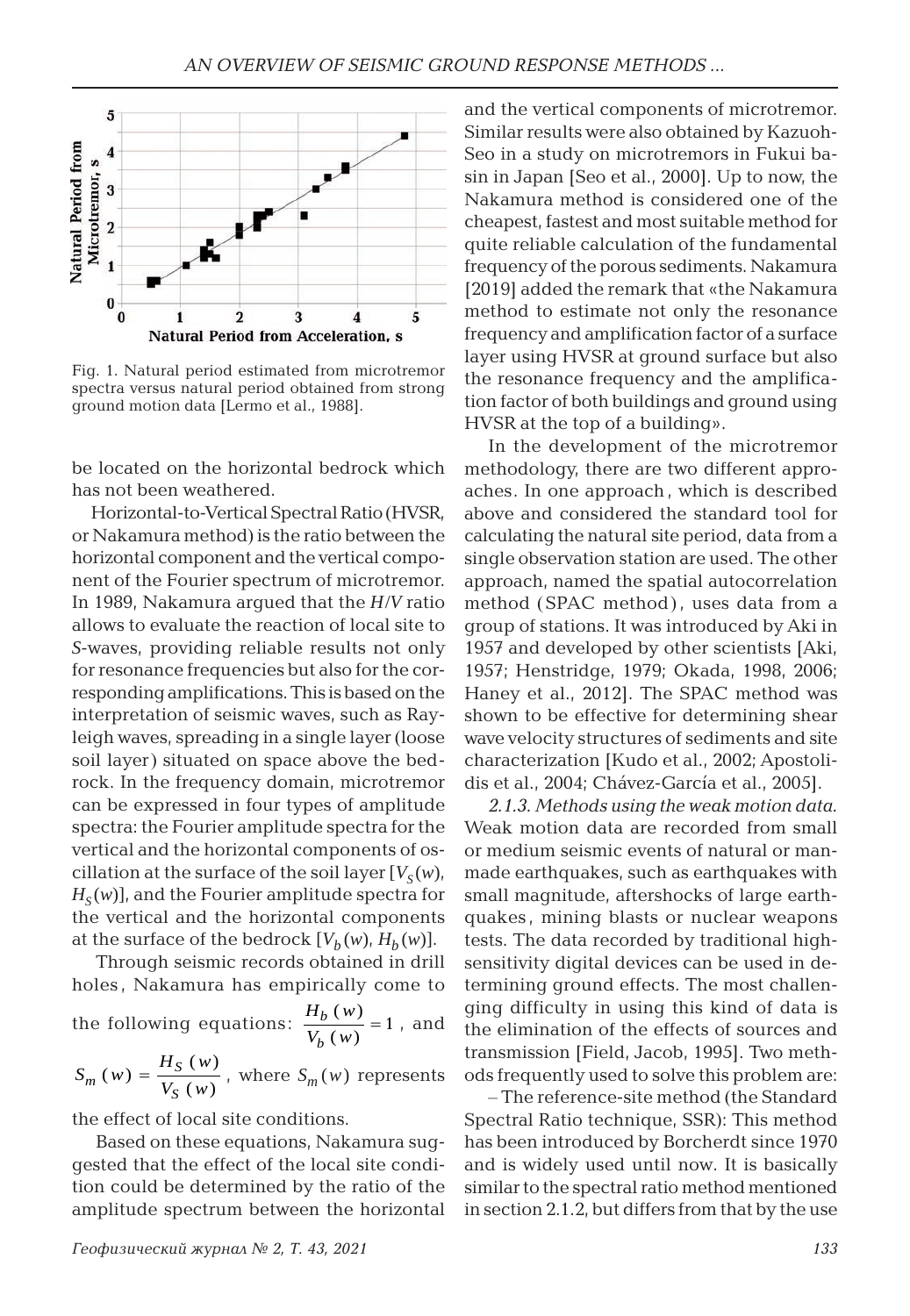of data from a big enough network of stations with the assumption that the distance between two stations is closer than the source-to-site distance [Borcherdt , 1970, 1994; Borcherdt , Glassmoyer, 1994;Andrews, 1986; Field, Jacob, 1995; Tramelli et al., 2010; Priolo et al., 2019].

– The non-reference-site method: This method is used in cases when reference locations are not available [Steidl et al., 1996]. In this method, the response of the ground is determined by obtaining the spectral ratio between the horizontal component and the vertical component of the shear waves. It is principally a combination of the method that Langston [1979] used to determine the velocity structure of the Earth's crust from the spectral ratio between the horizontal and the vertical components (HVSR) of *P*-waves and the Nakamura's method [1989, 1996]. This technique had been initially used by Lermo and Chávez-Garcia [1993] to successfully evaluate site effects for three different cities in Mexico: Oaxaca Oax., Acapulco Gro., and Mexico City from only one station. However, further experiments have tested and shown that this method is only applicable for porous ground, hence it may not be suitable for other types of site conditions [Field, Jacob, 1995; Bard, 1999].

*2.1.4. Method using the strong motion data.* With the development of strong motion network stations in the world, many cities (Los Angeles, Mexico, Taipei, and Tokyo) can use the method in Section 2.1.3 with the strong motion data instead of the weak one. In the case of Mexico City, the network of stations there recorded at least one event per year allowing to obtain results with sufficient reliability and details to perform seismic microzonation.

In Japan, the nation-wide strong motion network is up to nearly 2000 stations (Fig. 2) distributed all over the country. Since early 1990, a network of strong motion stations has been established in a large number of areas in Taiwan. It has been used for monitoring earthquake in real time since 1995 [Wu et al., 1997, 2019]. The data obtained from these networks are not only deployed in construction projects and urban planning but also efficiently support early warning systems in Japan, Taiwan and other countries.

*2.1.5. The empirical relationship based on surface geology.* The effects of the porous sediments on seismic response are often observed. The number of observations allows researchers to develop the empirical relationships between surface geology and its effects on earthquake vibrations. Table 1 describes the empirical relationship between the surface geology and the vibration intensity increase proposed by Medvedev [1962]; Evernden and Thomson [1985]; Kagami et al. [1988]; Astroza and Monge [1996]. Here the correlation given by Mevedev has been widely used in Eastern European countries for earthquake zoning studies, while the correlations by Evernden and Thomson are used in Western Europe used in Western Europe for predictive studies. Although these correlations are based on data from certain areas (California, Chile, Japan, Middle Asia), they will be applicable to anywhere in the world if corrections to the differences between the JMA, MM or MSK scales are made. This solution is now being used to construct the level damage of earthquakes in the future and most of the curves of hazard assessment to buildings and other works are given as a function of vibration intensity.

In many cases, when the Intensity Increments of local site effect is not clearly seen, we can consider the relative amplification factor for the corresponding geological units (Table 2). However, the derivation of these empirical relations are not simple because the amplification factor for each geological unit is not all determined in the same way.

*2.2. Numerical Approach.* When the geotechnical characteristics of the site or region are known, in principle, the local site effects can be determined by numerical analysis. The common base is the equation of wave propagation in the soil and rock environment. Various models have been suggested in these numerical analysis. For example, we must pay attention to the forms of the incoming wave field (far field, near field, body wave, surface wave); structural shapes (1D, 2D, or 3D); Mechanical reaction of Earth's material under different conditions: flooded environment ,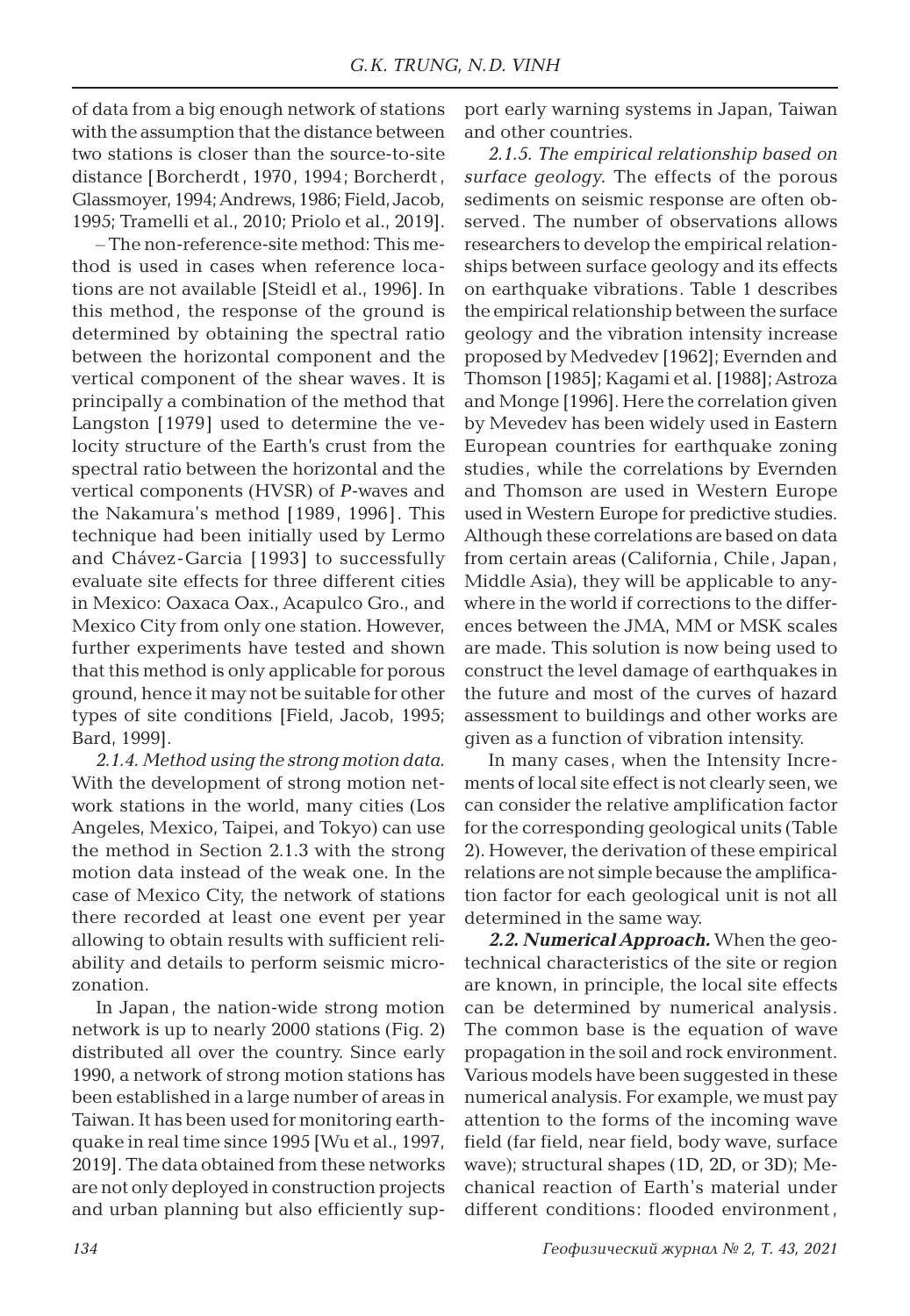

Fig. 2. Japan Strong Ground motion stations [Okada, 2013].

liquid environment, elasticity etc. are also included in the models.

In fact many problems exist. For examples, numerical approach requires high quality input data and detailed geotechnical and geophysical surveys for the research positions which increase the cost of construction.

*2.2.1. Approximate Methods.* As mentioned above, the magnification on porous soil is related to resonant effects, the factors shown in the frequency domain as peaks of the Fourier transform function. Using a simple numerical method, we can determine the fundamental period of the ground  $(T_0)$  and the corresponding amplification  $A_0$ . The calculation will be performed if only one layer is considered above bedrock. It is necessary to know the *S*-wave velocity and the thickness of the surface layer to identify the  $T_0$  and the  $A_0$  which requires wave velocity in the bedrock and the damping coefficient of the sediments.

With locations on the multi-layer structure, the simple calculations can give good results on the fundamental period  $T_0$ . Under normal conditions, these calculations can be done using the formula given by [Dobry et al., 1976], which are summarized in Table 3.

In Table 3, the method 1, 2, 4 can be assigned to a category because they all shows the same behavior. The errors of this group is about 20 percent. Although the method number 3 is often used in practice because it is kindly simple to obtain the sum of layers' period, its errors are larger than 25 up to 30 percent.

The Methods 5, Simplified Version of the Rayleigh Procedure , is the best methods which produces an error less than 10 percent for calculating the period for all profiles and are recommended for practical use.

Up to now the methods of estimating fundamental periods from shear-wave profiles have been developed and discussed in many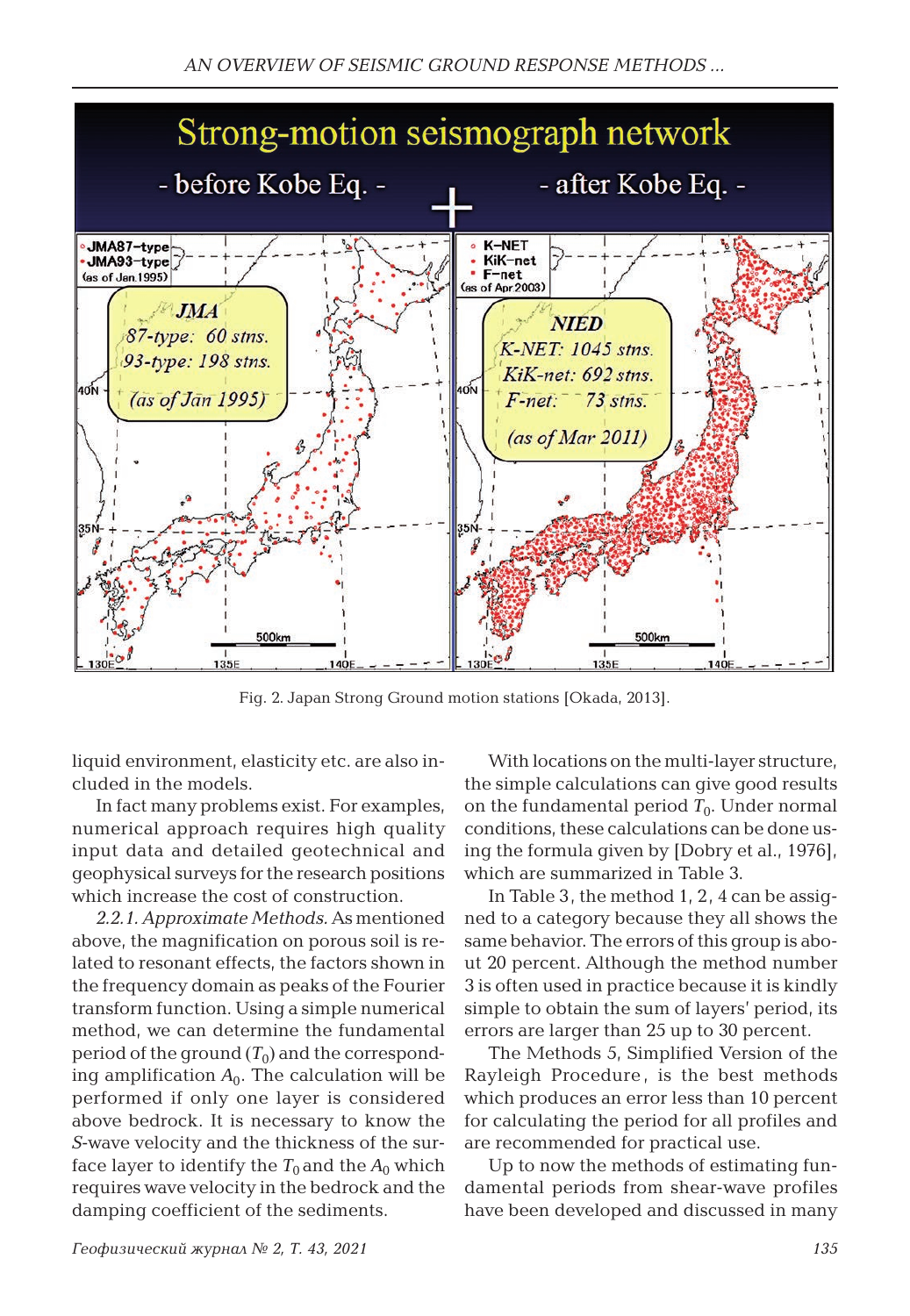| <b>Geological unit</b>                   | Intensity<br>incre-<br>ments | <b>References</b>                          |  |  |
|------------------------------------------|------------------------------|--------------------------------------------|--|--|
| <b>Granites</b>                          | 0                            |                                            |  |  |
| Lime stone sand<br>stone shale           | $0.2 - 1.3$                  |                                            |  |  |
| Gypsum, Marl                             | $0.6 - 1.4$                  |                                            |  |  |
| Coarse material<br>qround                | $1.0 - 1.6$                  |                                            |  |  |
| Sandy ground                             | $1.2 - 1.8$                  | <b>MSK Scale</b><br>[Medvedev,             |  |  |
| Clayey ground                            | $1.2 - 2.1$                  | 1962]                                      |  |  |
| Fill                                     | $2.3 - 3.0$                  |                                            |  |  |
| Moist ground<br>(qravel, sand,<br>clay)  | $1.7 - 2.8$                  |                                            |  |  |
| Moist fill and soil<br>ground (marsh)    | $3.3 - 3.9$                  |                                            |  |  |
| Granitic<br>and<br>metamorphic<br>rocks  | 0                            |                                            |  |  |
| Paleozoic rocks                          | 0.4                          |                                            |  |  |
| Early Mesozoic<br>rocks                  | 0.8                          | MM Scale<br>[Everden,<br>Thomson,<br>1985] |  |  |
| Cretaceous to<br>Eocene rocks            | 1.2                          |                                            |  |  |
| Undivided<br>Tertiary rocks              | 1.3                          |                                            |  |  |
| Oligocene to<br>middle Pliocene<br>rocks | 1.5                          |                                            |  |  |

### **T a b l e 1 . Intensity increment for each geological unit**

research [Zhao, 1996; Hadjian, 2002; Motazedian et al., 2011; Vijayendra et al., 2015; Urzua et al., 2017; Wang et al., 2018]. They are adjusted to a pocket calculator and easily performed on spreadsheet. However, those methods are no longer valid in the case of a thin layer of porous soil which is deep and covered by harder and much thicker layers.

| <b>Geological unit</b>                                                  | Intensity<br>incre-<br>ments | <b>References</b>                     |  |
|-------------------------------------------------------------------------|------------------------------|---------------------------------------|--|
| Pliocene-<br>Pleistocene rocks                                          | 2.0                          |                                       |  |
| Tertiary volcanic<br>rocks                                              | 0.3                          | MM Scale                              |  |
| Quaternary<br>volcanic rocks                                            | 0.3                          | [Everden,<br>Thomson,                 |  |
| Alluvium<br>(water table)<br>$< 10 \text{ m}$<br>$10 - 30$ m<br>$>30$ m | 3.0<br>2.0<br>1.0            | 1985]                                 |  |
| Talus<br>and Andesite                                                   | $\theta$                     |                                       |  |
| Gravel                                                                  | 0.2                          |                                       |  |
| <b>River Deposits</b>                                                   | 0.4                          |                                       |  |
| Volcanic Ash                                                            | 0.5                          | <b>JMA</b> intensity<br>scale [Kagami |  |
| Sandy Silts                                                             | 0.7                          | et al., 1988]                         |  |
| Clay Silts                                                              | 0.8                          |                                       |  |
| Silt                                                                    | 1.0                          |                                       |  |
| Peat                                                                    | 0.9                          |                                       |  |
| Granitic rock                                                           | 0                            |                                       |  |
| Volcanic<br>pumicite ashes                                              | $1.5 - 2.5$                  | MM scale                              |  |
| Gravel                                                                  | $0.5 - 1.0$                  | [Astroza,                             |  |
| Colluvium                                                               | $1.0 - 2.0$                  | Monge, 1996]                          |  |
| Lacustrine<br>deposits                                                  | $2.0 - 2.5$                  |                                       |  |

*2.2.2. Method of solving the wave propagation in one-dimensional environment.* Nowadays we have a lot of methodologies to estimate the response of local soil conditions when earthquakes happen. With one-dimensional (1D) analysis we have several famous programs such as: SHAKE91, SHAKE2000, DEEPSOIL, ERRA, FLAC or Strata. The foun-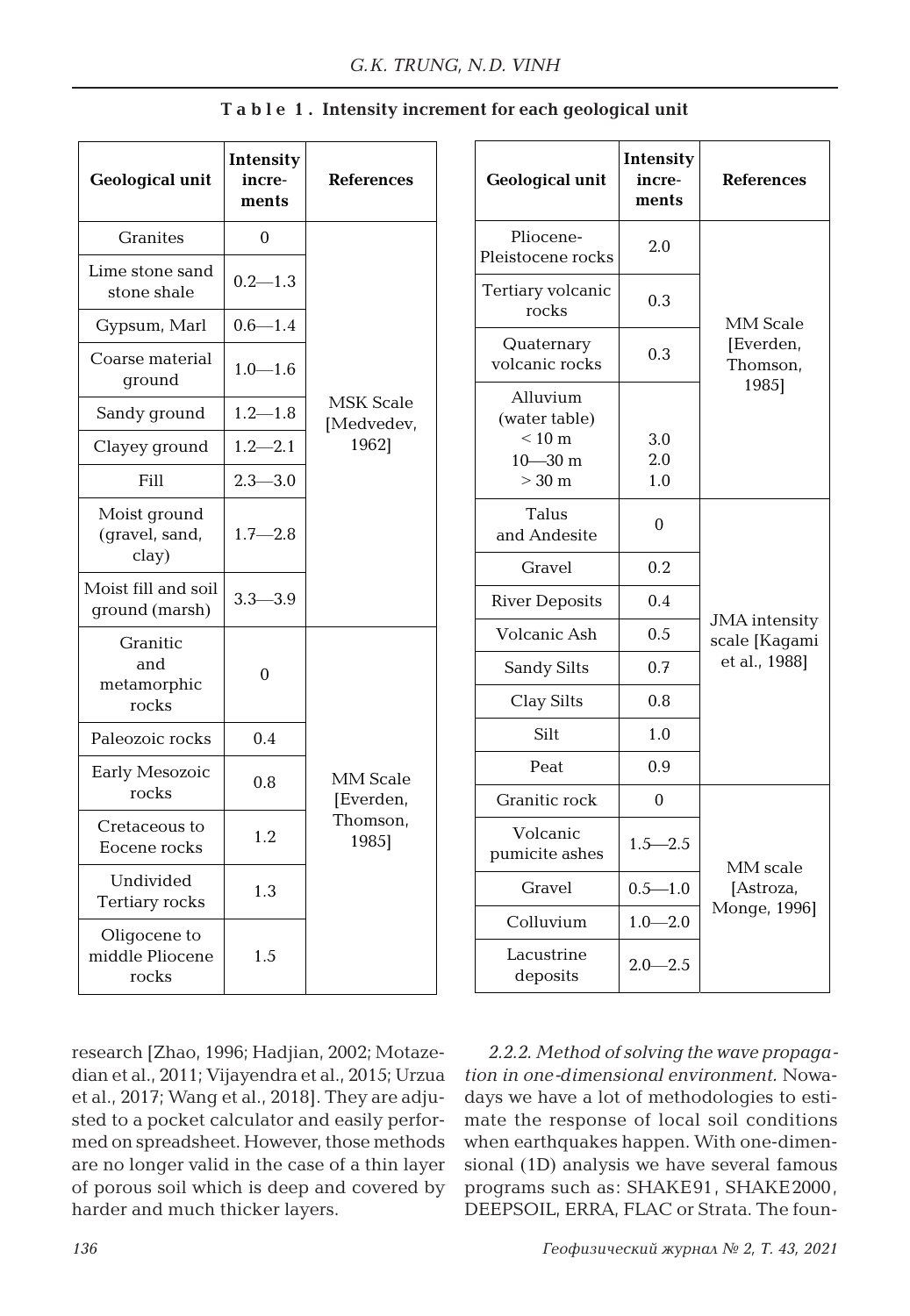| <b>Geological unit</b>       | <b>Relative</b><br>ampli-<br>fication<br>factor | <b>References</b>     |
|------------------------------|-------------------------------------------------|-----------------------|
| Bay mud                      | 11.2                                            |                       |
| Alluvium                     | 3.9                                             |                       |
| Santa Clara Formation        | 2.7                                             | [Borcherdt,           |
| Great Valley sequence        | 2.3                                             | Gibbs, 1976]          |
| Franciscan Formation         | 1.6                                             |                       |
| Granite                      | 1.0                                             |                       |
| Peat                         | 1.6                                             |                       |
| Humus soil                   | 1.4                                             |                       |
| Clay                         | 1.3                                             | [Shima, 1978]         |
| Loam                         | 1.0                                             |                       |
| Sand                         | 0.9                                             |                       |
| Holocene                     | 3.0                                             |                       |
| Pleistocene                  | 2.1                                             |                       |
| Quaternary volcanic<br>rocks | 1.6                                             | [Midorikawa,<br>1987] |
| Miocene                      | 1.5                                             |                       |
| Pre-Tertiary                 | 1.0                                             |                       |

**T a b l e 2 . Relative site amplification for each geology**

dation of 1D seismic analysis bases on the shear wave propagation from the bedrock up to the top horizontal layers and its main responses [Thomson, 1950; Gutenberg, Richter, 1956; Idriss, Seed, 1968; Schnabel et al., 1972; Kausel, Roesset, 1984; Kramer, 1996; Ching, Glaser, 2001]. The output of analysis will show the effect of soil resonance with strong ground motion in the investigated area which play an important role in civil engineering. The results from these methods reasonably agrees with field observations, hence they become a foundation for evaluating responses within soil deposits and the characteristics of ground surface motions.

In one dimension, analysis can be categorized in to three types which are linear, equivalent-linear and non-linear analysis. The linear and equivalent-linear analysis are carried out in the frequency domain while the non-linear analysis is executed in the time domain.

When using program (SHAKE or DEEPSOIL) to evaluate the site response in one-dimensional environment, the shear-wave velocity and ground type are the crucial input data in the calculating process. On the other hand, the ground type and  $V_{S,30}$  are also employed in structure design for earthquake resistance. With an investigated area having detailed information about geology and boreholes , we are able to calculate the  $V_{S,30}$  (the average shear wave velocity) and the ground type. The Vietnam Building Code [2012], International Buiding Code [2009] and Eurocode 8 [2004] have similar structure design for earthquake resistance. Following Eurocode 8, the ground conditions and ground type are described in Table 4.

Where  $V_{S, 30}$  should be computed in the following expression:  $s, 30 - \frac{1}{\sum h_i}$ *N i i i V*  $h_i \, / \, v$ =  $n_1$  30 =  $\frac{30}{\sum h_i / v_i}$ 1 ,

 $h_i$  is the thickness (in meters);  $v_i$  is shear-wave velocity of the *i*-th formation or layer, in a total of *N*, existing in the top 30 *m* from the surface.

Many questions have been raised about the feasibility of the more than 50-year-old theory. In fact, this theory is still appropriate for earthquake response of horizontal layers in the modern analysis [Groholski et al., 2015, 2016; Fiorentino et al., 2018; Yamin et al., 2018, Stanko et al., 2019]. The reason is that due to the simplicity of the program, the input and output data are the text file or spreadsheet and more crucially the working time of program to get site response is quite fast (just in seconds).

A lot of groups continue to develop 1D programs supporting all types of analysis such as DEEPSOIL (2020), PLAXIS (2020) , Strata (2019) etc. However, in many case, when the analysis need more details, the modeling requires performing two or three dimensional calculation for more accuracy. We can see the basin effect, edge effects, effects of strong lateral discontinuities with 2D or 3D simulations which also exhibit the higher peak and longer duration compared with 1D results (Fig. 3).

*2.2.3. Method of solving the wave propagation in 2D & 3D environment.* It is shown that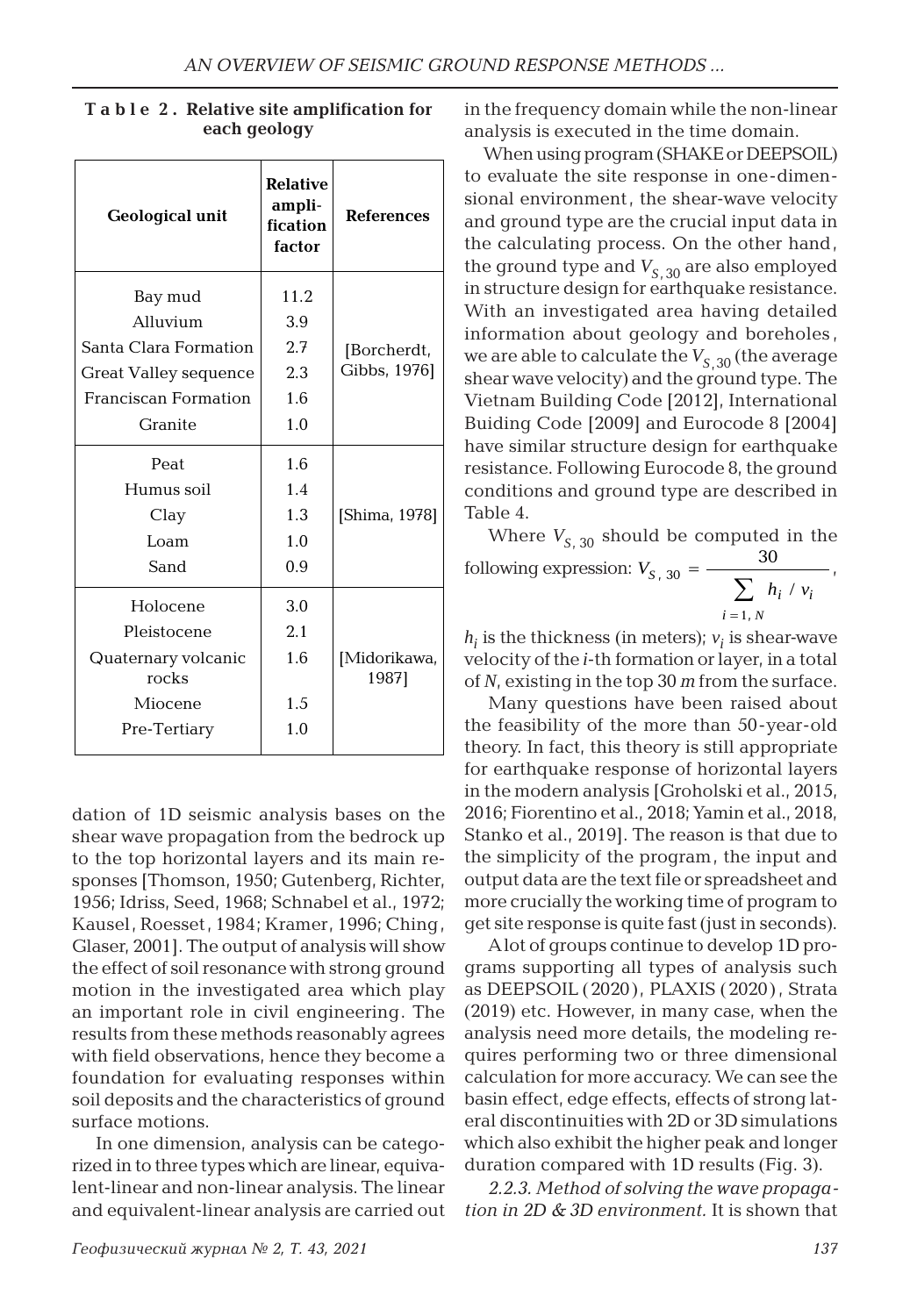| Method<br>No   | <b>Description</b>                              | Procedure for soil period, T                                                                                                                                                              | <b>References</b>                  |  |
|----------------|-------------------------------------------------|-------------------------------------------------------------------------------------------------------------------------------------------------------------------------------------------|------------------------------------|--|
| 1              | Weighted average of<br>velocities of layers     | $\overline{V} = \frac{1}{H_i} \sum_{i=1}^{n} V_i H_i$<br>$T_0 \cong T_1 = \frac{4H}{\overline{V}}$                                                                                        | [Schnabel et al.,<br>1972]         |  |
| $\overline{2}$ | Weighted average of<br>modulus of layers        | $\overline{G} = \frac{1}{H_i} \sum_i G_i H_i$<br>$\overline{\rho} = \frac{1}{H_i} \sum_{i=1}^{n} \rho_i H_i$<br>$T_0 \cong T_2 = \frac{4H}{\sqrt{\overline{G}/\overline{Q}}}$             | [Ambraseys, 1959;<br>Idriss, 1966] |  |
| 3              | Sum of periods of<br>layers                     | $T_0 \cong T_3 = \sum_{i=1}^{n} \frac{4H_i}{V_i}$                                                                                                                                         | [Shima, 1962]                      |  |
| 4              | Equation based on<br>linear first modal shape   | $w_4^2 = \left(3 \sum_{i=1}^n V_i^2 H_i\right) / H^3$<br>$T_0 \cong T_4 = \frac{2\pi}{\omega_4}$                                                                                          | [Biggs, 1964]                      |  |
| 5              | Simplified of version<br>the Rayleigh Procedure | $4 \sum_{i=1}^{n} \frac{(H - z_{mi})^2}{2} H_i$<br>$\omega^2 \approx \omega_5^2 = \frac{i=1}{\omega}$<br>$\sum (X_i + X_{i+1})^2 H_i$<br>$i=1$<br>$T_0 \cong T_5 = \frac{2\pi}{\omega_5}$ | [Dobry et al., 1976]               |  |

|  |  |  |  | Table 3. Summary of Approximate Methods |
|--|--|--|--|-----------------------------------------|
|--|--|--|--|-----------------------------------------|

in many cases, the 1D-site response analysis is not accurate for the location where soil is surrounded by rock and forms a sedimentary basin. Meanwhile, 2D and 3D analysis give a better understanding about the ground seismic response induced by the local soil condition when earthquake happens. These effect has been intensively studied by various researchers around the world [Sánchez-Sesma, 1987; Aki, 1988, 1993; Bard, 1994; Pitarka et al.,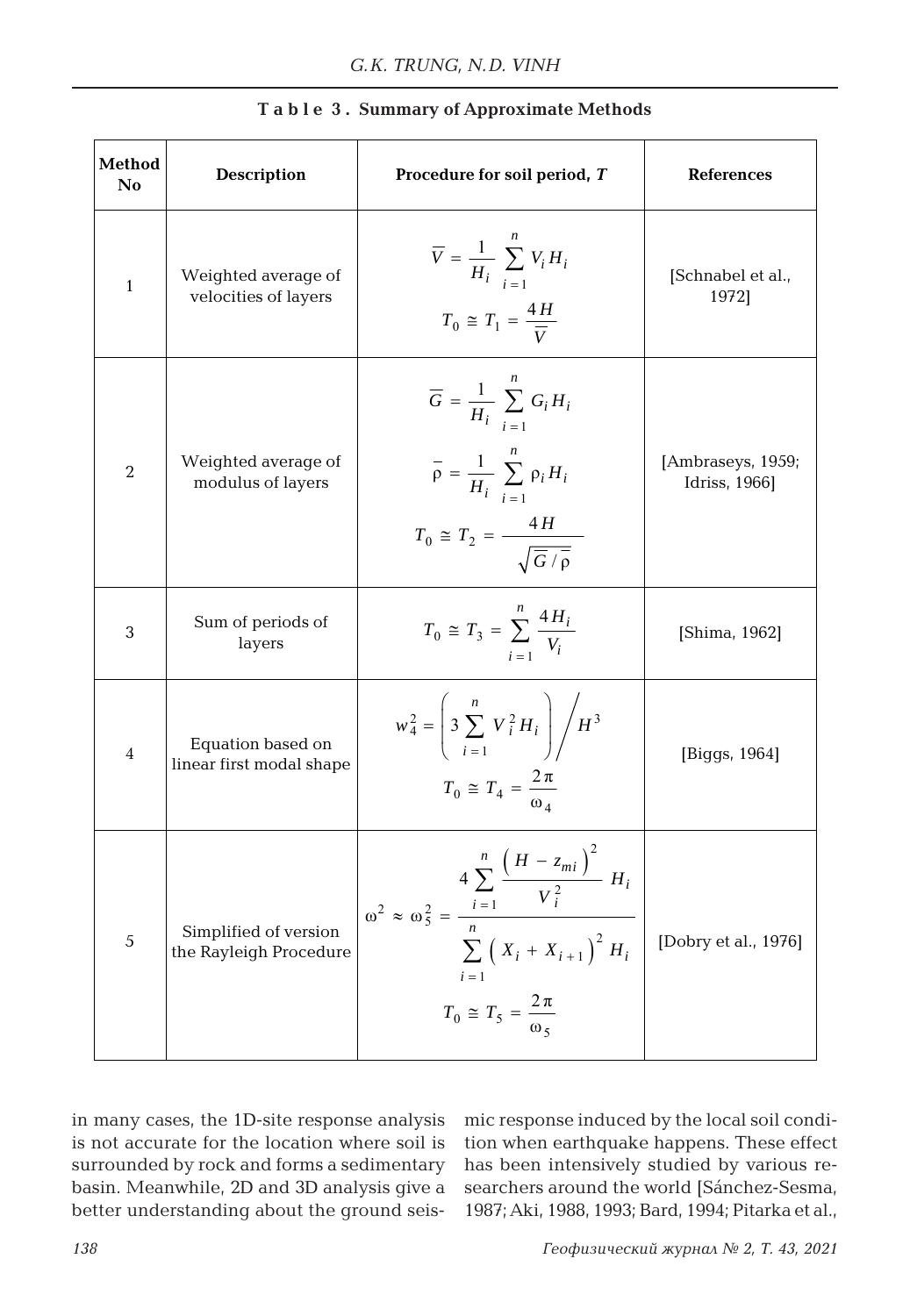| Ground<br>type |                                                                                                                                                                                                   | <b>Parameters</b>     |                                               |               |  |
|----------------|---------------------------------------------------------------------------------------------------------------------------------------------------------------------------------------------------|-----------------------|-----------------------------------------------|---------------|--|
|                | Description of stratigraphic profile                                                                                                                                                              | $V_{S, 30}$ m/s       | $N_{\rm SPT}$<br>(blows/<br>$30 \text{ cm}$ ) | $C_{\mu}$ kPa |  |
| $\mathsf{A}$   | Rock or other rock-like geological formation,<br>including at most 5 m of weaker material at the surface                                                                                          | > 800                 |                                               |               |  |
| B              | Deposits of very dense sand, gravel, or very stiff clay,<br>at least several tens of metres in thickness,<br>characterised by a gradual increase of mechanical<br>properties with depth           | $360 - 800$           | > 50                                          | > 2.50        |  |
| $\mathcal{C}$  | Deep deposits of dense or mediumdense sand, gravel<br>or stiff clay with thickness from several tens to many<br>hundreds of metres                                                                | $180 - 360$           | $15 - 50$                                     | $70 - 250$    |  |
| D              | Deposits of loose-to-medium cohesionless soil<br>(with or without some soft cohesive layers), or of<br>predominantly soft-to-firm cohesive soil                                                   | < 180                 | < 1.5                                         | < 70          |  |
| E              | A soil profile consisting of a surface alluvium layer<br>with vs values of type C or D and thickness varying<br>between about 5 m and 20 m, underlain by stiffer<br>material with $V_s > 800$ m/s |                       |                                               |               |  |
| S <sub>1</sub> | Deposits consisting, or containing a layer at least 10 m<br>thick, of soft clays/silts with a high plasticity index<br>$(PI > 40)$ and high water content                                         | < 100<br>(indicative) |                                               | $10 - 20$     |  |
| S <sub>2</sub> | Deposits of liquefiable soils, of sensitive clays, or any<br>other soil profile not included in types A—E or S1                                                                                   |                       |                                               |               |  |

**T a b l e 4 . Ground types [Eurocode 8 ..., 2004]**



Fig. 3. Comparison of spectral responses of 1D, 2D and 3D models for a cosine-shaped basin [Bard, Riepl-Thomas, 2000].

1998; Bielak et al., 2000; Chávez-García, 2003; Fernández, 2007; Lee et al., 2008; Narayan, 2005; Narayan, Sahar, 2014; Smerzini et al., 2011a, b; Dhakal,Yamanaka, 2013; Frankel et al., 2014; Kamal, Narayan, 2015; Abraham et al., 2016; Hasal et al., 2018].

In sedimentary basin, a big difference has been found in velocity at the edges at which the diffraction occurs and the body waves are trapped. It causes some incident waves to travel through the basin soil as surface waves. Therefore, the basin edges can be considered assecondary seismic sources. Basin effects result in longer ground motions with an increase in low-frequency energy compared to those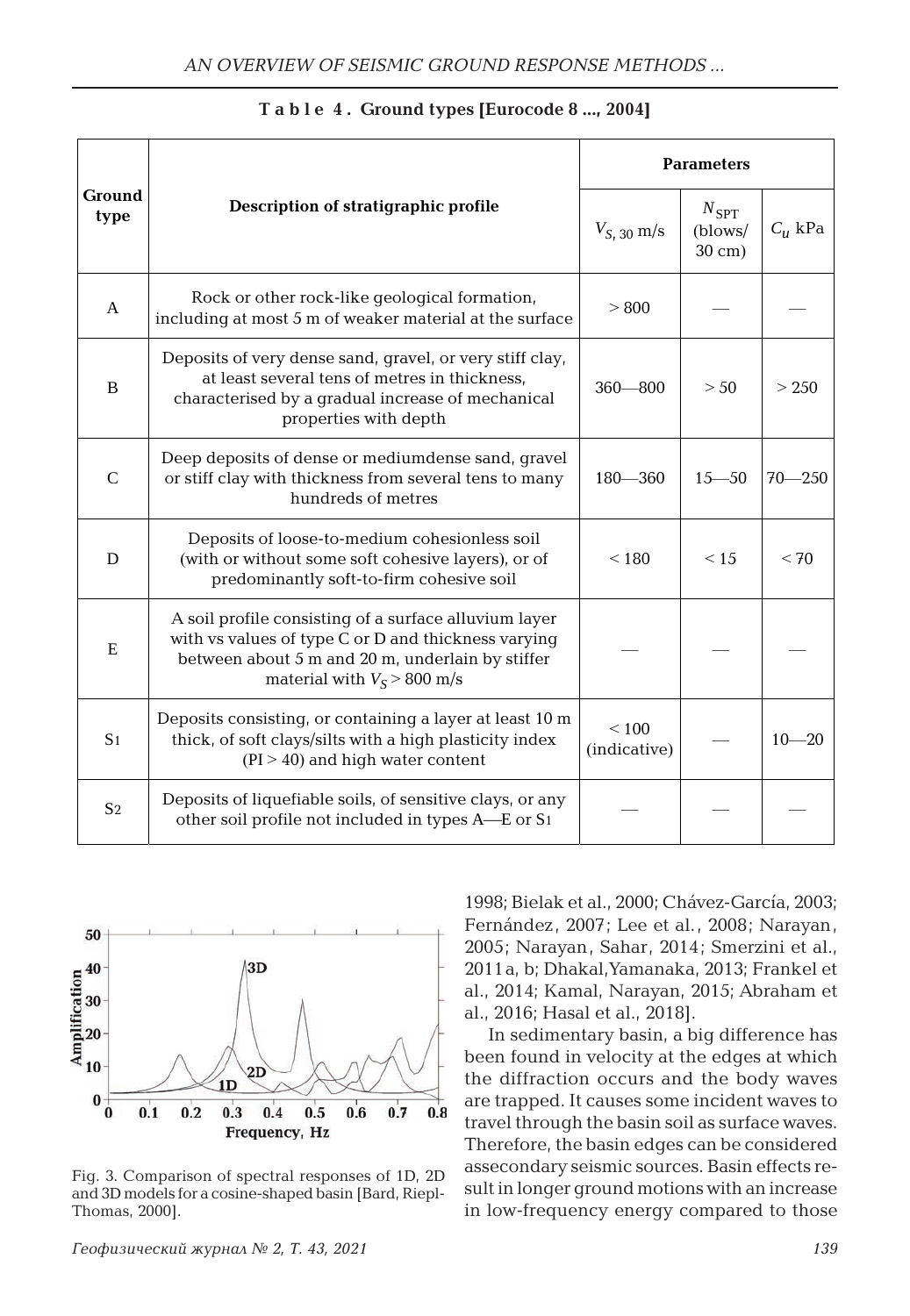predicted by the 1D models [Kawase, 2003]. Since the surface waves are likely significant near the edges, they are the main reason for the serious damage as well as the amplification and the prolongation of the duration of ground-motion in the earthquake.

Several methodologies have been carried out to assess this effect [Bard, Riepl-Thomas, 2000; Olsen, 2000], such as analytical methods, domain-based models, ray methods and boundary-based techniques. Analytical methods are often used for very simple geometries e. g., homogeneous circular or elliptical basins [Trifunac, 1971; Wong, Trifunac, 1974]. Ray methods which are applicable only to high-frequencies are difficult to use for wavelengths comparable to the size of the heterogeneities [Bard, Riepl-Thomas, 2000]. Boundary-element techniques are the most efficient when the site under consideration consists of a limited number of homogeneous geological units. However, since the resulting system is dense, it is difficult to apply the method to highly heterogeneous medium [Herrera, 1984; Manolis, Beskos, 1988]. Although domain models are the best candidate for problems with complex geometries, they cost more CPU time and require a semi-infinite medium cutoff replaced by an artificial boundary [Bielak et al., 1999]. In general, numerical methods are very flexible and adjustable, however, they require detailed geotechnical or geophysical investigations to determine input parameters.

*2.2.4. Hybrid Approach.* In many cases, due to the lack of information or the limit of the approach, we need at least two analysis methods to evaluate the seismic ground response. Firstly, we can account the work of Donat Fäh [Fäh et al., 1993], in which he had introduced a new method for realistic estimation of seismic ground motion in megacities. This method combines the modal summation and finite-difference to simulate the ground motion. The numerical simulation results of the ground motion caused by the 1915 Fucino (Italia) earthquake are in good agreement with the observed distribution of destruction. This method also allows us to evaluate the local wave field from seismic events, where

epicentral distance is from a few kilometers to hundreds of kilometers.

The other methods either combine the numerical earthquake models and the observation [Chávez-García et al., 2000; Chávez-García, 2003]; or compare the results from the hybrid modelling in the frequency domain with the results obtained from experimental data [Riepl et al., 2000]; or combine the finite element method with the boundary element method to solve problem of homogeneous and non-homogeneous topographic structures subjected to incident in-plane motions [Kamalian et al., 2006]; or use the stochastic method proposed by Boore [2003]; or apply the analytical model proposed by Mavroeidis and Papageorgiou [2003] to study about the bed rock and ground surface acceleration of the considered region [Ebrahimian, 2013]; or estimate seismic site amplification using microtremor measurements and HVSR analysis combined with 1D equivalent-linear site response analysis for different peak ground accelerations [Stanko et al., 2019].

**3. Case study: Applications in Vietnam and the city of Hanoi.** In recent years, various Vietnamese scientists have carried out intensive studies on hazard assessment of construction works at the hydroelectric power stations Tri An , Son La , Lai Chau etc., and seismic microzoning for cities such as Hanoi, Dien Bien, Hue, Lai Chau, Vung Tau, and Ho Chi Minh City. In particular, many studies have been implemented to evaluate the effect of strong ground motion for the Hanoi area. Several groups of Vietnamese researchers were contributing to these studies.

*3.1. Applications in Vietnam.* In Vietnam, the first assessment of the effect of soil conditions on strong motion was carried out in 1964 when a small earthquake zoning map of Hanoi City at a scale of 1 : 50 000 was established. In this project, members of the Department of Geophysics — Office of Meteorology were using the seismic rigidity method suggested by Medvedev [1962]. It is among those practical methods which show the correlation between surface geology and seismic responses and was commonly applied in Eastern Europe. By 1996, the final report of the National project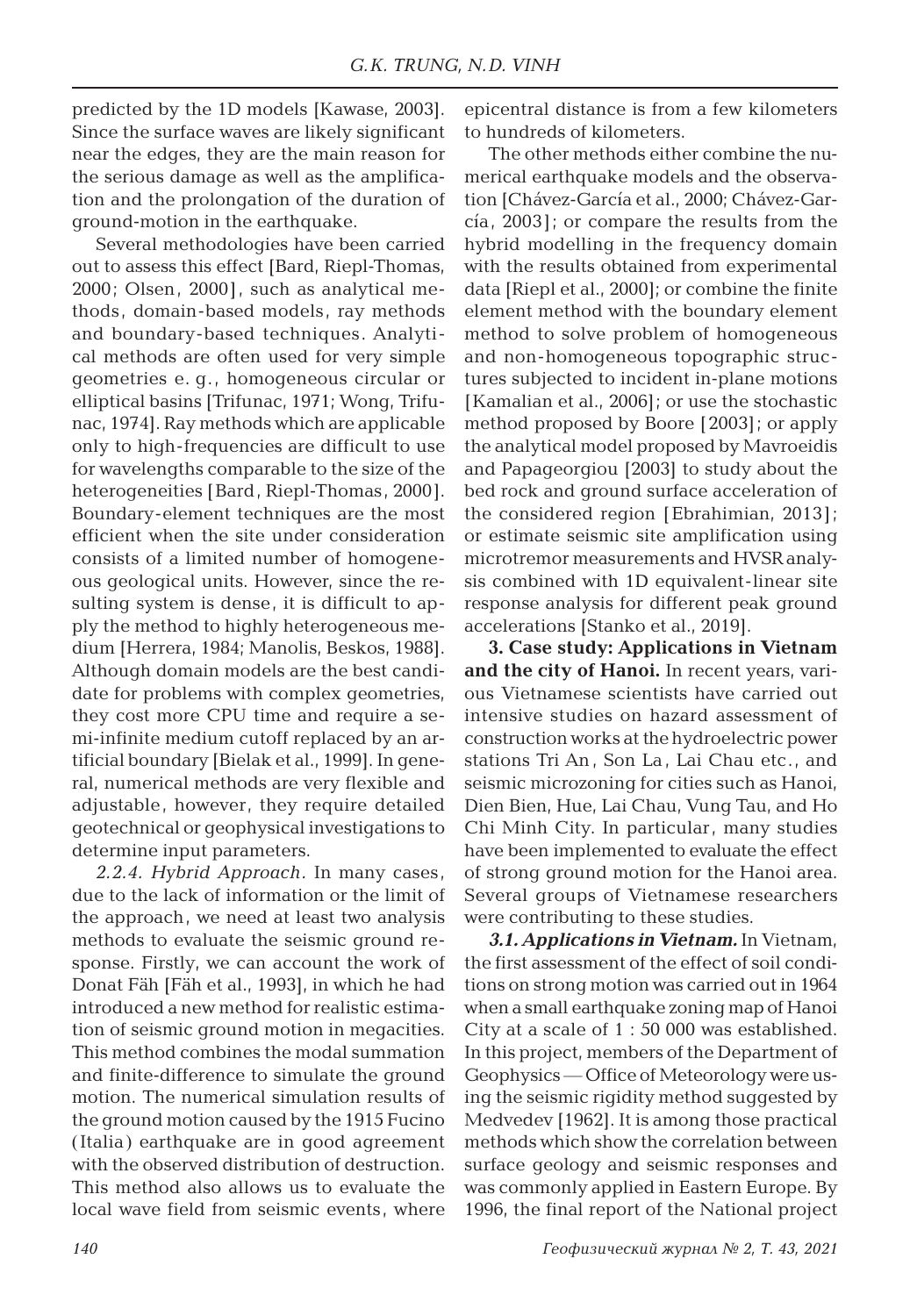coded KT-ĐL 92-07 (Nguyen DinhXuyen , Nguyen Ngoc Thuy et al.) also mentioned this method in its conclusions.

After that, this method and others were used in earthquake hazard assessments for Ham Thuan and Dai Ninh hydropower plant areas, among others. A significant progress observed in these projects was that besides the qualitative conclusions, some quantitative results have also been obtained by microtremor and calculation methods. By 2002, in his master's thesis, Pham Dinh Nguyen explored in more detail the methods popularly used at that time in the world. Moreover, he has applied the SHAKE91 program to evaluate site effect for the Thang Long cement grinding plant in Ho Chi Minh City; and for the Tri An and Lai Chau hydropower plants; etc.

In the final report of the project named «Study of earthquakes prediction and ground motion in Vietnam» by [Xuyen et al., 2004], for the first-time, data on strong motion of the United State, Europe, China and the data of the 2001 Dien Bien earthquake were used with the SHAKE91 program to perform the normalized response spectra for different soil conditions in Vietnam at a distance of a few to hundreds of kilometers from the earthquake epicenters. In 2007, in the article «Microzoning map of the Dienbien city» [Son, 2007], the authors have used the Nakamura's microtremor method in combination with the use of the average shear wave velocity for the first 30 m from the ground to classify the ground type and obtain predominant periods and spectral peaks of Dien Bien city.

In 2012, Pham Dinh Nguyen et al. have raised the issue of the influence of the terrain on seismic ground motion. The topographic conditions on the ground tend to increase the amplitude of seismic signals for horizontal components at sites around mountain summits.

In 2017, basing on gravity data, seismic exploration and tectonic data [Minh et al., 2017] have simulated the wave propagation in 3D environment to simulate the site effect for the number 2 Tranh River hydropower dam in North Tra My, Quang Nam province. In the 3D model, the physical properties of the model as

well as boundaries have been clearly defined basing on actual data. Information about the source scenario, such as coordinates, depth, magnitude of earthquake, 6 components of seismic moment and information about important faults in the studied area were considered and included in the model. With the chosen input data, the authors not only produced quantitative values of the acceleration in the region but also showed the specific characteristics of *P*-waves and *S*-waves on the simulation acceleration bands that have already been collected.

*3.2. Case study for Hanoi.* In the specific case of Hanoi city, due to its important position as the capital of the country and its location on the Red River fault system, it particularly attracts a great deal of attention from scientists who concentrate on the influence of the local ground conditions on strong motion. Research methodology has improved, and research activities have increased over time.

In the final report of the «Study on the seismic risk assessment for Hanoi» [Phuong et al., 2002]), the seismic code NEHRP (1997) of the United States was applied to determine the amplification factors for Hanoi city. The two projects, «Study of earthquake prediction and ground motion in Vietnam» [Xuyen et al., 2004], «Study, supplement and enhancement of the 1 : 25 000 scale seismic microzonning map of the enlarged Hanoi city, development of the ground motion characteristic database in Hanoi in accordance with the map» [Thuy et al., 2004] were completed by using the seismic rigidity method, the microtremor methods, and calculation about site effects for environment of multi sedimentary layers overlying a rigid base.

N.H. Phuong et al. [2006] summarised the results of his study as follows: «Two methods with interdependent relationship were presented. The first method allows quantitatively assess the ground motions with amplification of ground shaking to account for local site conditions. The second method, using the output of the first one, allows to estimate the damage and loss caused by earthquakes for an urban area. The methods have been successfully applied to a downtown district of Hanoi.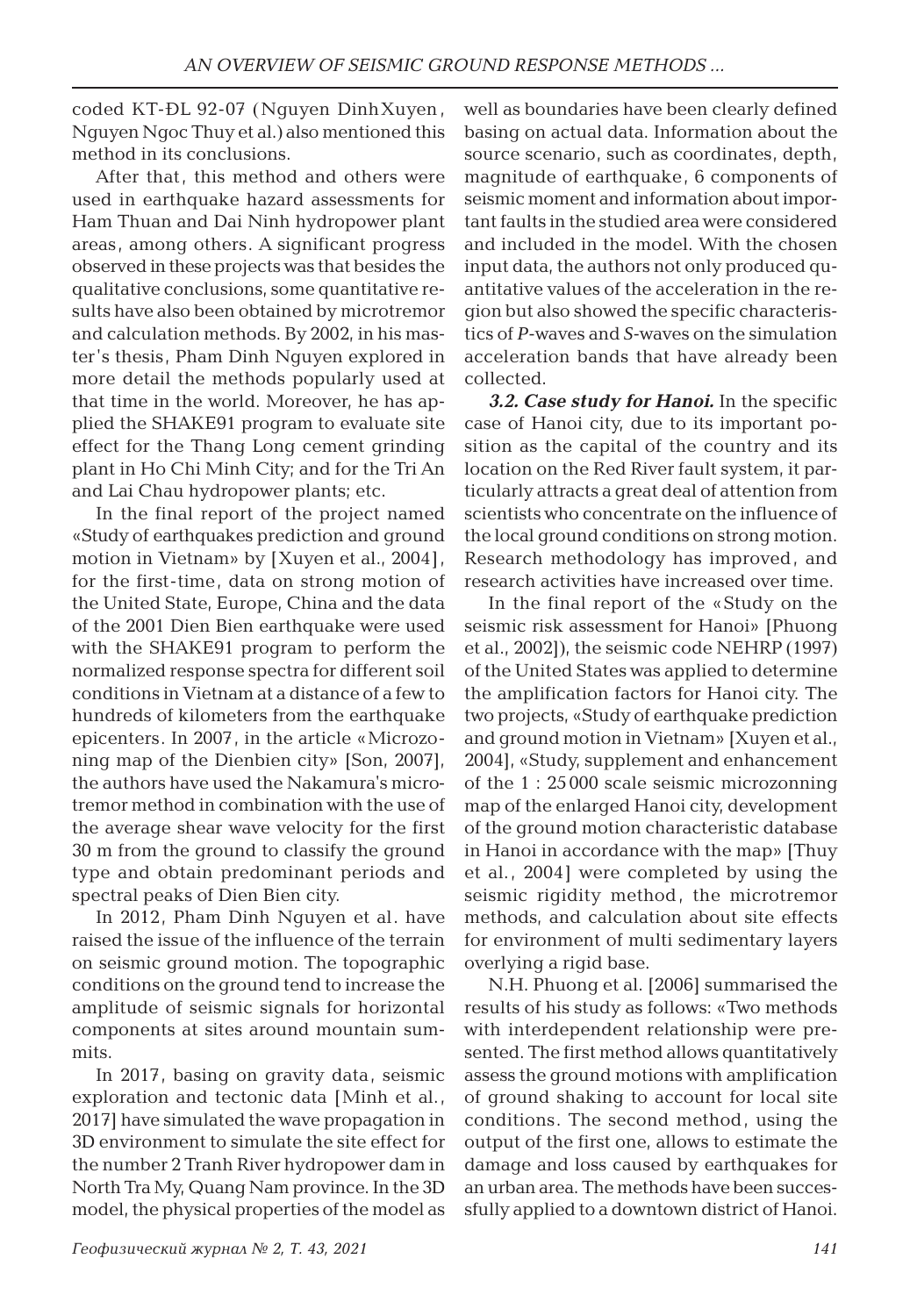The wide implementation of the methods can considerably contribute to the earthquake hazard assessment and risk management, particularly the urban risk for the megacities in Vietnam».

In 2012, Vu Minh Tuan et al., used the HVSR method to analyze microtremor for some locations in Hanoi, thereby evaluating its feasibility for Vietnamese conditions.

Basing on microtremor motion observation for Hanoi area, Nguyen Tien Hung and Kuo-Liang Wen [2011] calculated the ground predominant periods by using microtremor techniques. It has been shown that the dominant frequency of the ground gradually increases from north to south and from east to west. The regions with dominant frequencies greater than 0.6 Hz are along the Red River, the urban area, the east and the south of the city which are dominated by near-surface thin coating.

Nguyen Anh Duong et al. [2017] conducted a seismic hazard assessment and a local site effect evaluation for Ha Dong area of Hanoi city basing on  $V_{S-30}$  parameters and Nakamura's *H*/*V* spectral ratio. The map of ground dominant periods for Ha Dong district was established with a  $T_s$  range of  $0.6 - 1.2$  seconds. The result also shows that the PGA value corresponding to the 500-year return period of Ha Dong district is in the range of 0.13 to 0.17 *g*. Withthe first attempt to evaluate the local site effect of Hanoi, Giang KienTrung et al. [2018] used the shear velocity and unit weight from the selected boreholes of some districts having categorization of weak soil to insert into the DEEPSOIL program. The results show that under the soil conditions of Hanoi area, the local site effect will happen if the scenario of earthquake occurs with magnitude greater than 6.0 (*Mw*). The realization for site amplification of Hanoi city is very important and requires more attention.

#### **4. Discussions and Conclusions.**

– In this paper, we have presented all methods commonly used in the world to evaluate the site effect. The methods were divided into groups for a better overview and easier choice for application.

– For each method listed in this paper we have given reviews and comments on its major advantages and disadvantages. Up to now, most recent studies on site effect often try to use two or more methods in order to verify and complement each other. The 3D model and hybrid methods are always the first choice for areas that meet the research requirements and need high level of seismic hazard assessment.

– For Vietnam , the *H* /*V* method (microtremor), 1D problem and seismic survey, as well as engineering geology have been the methods mainly in use. The 3D problem has also began to come into application, but only at the stage of early trials for one place.

– Along with the development of Hanoi city, the database consisting of its borehole data, geophysical surveys, and laboratory tests has become better and more supplemented. Previous studies were mainly carried out in the western areas of Hanoi and a few positions in the urban districts. In addition, the authors only gave comments about and assessments of the shear wave velocity, and classified the ground type without a detailed map of local site effects for the entire area of Hanoi. In order to obtain a full site effects evaluation for Hanoi city, future studies should focus on the application of 1D analysis for the central area of Hanoi city and combining 1D analysis with 2D or 3D to give a better picture about the impact of local site effects. This hybrid approach is necessary in order to compare and verify the data obtained by the empirical and the analytical methods. On the other hand, many problems need to be addressed, for instance, the construction of a detailed 3D geological model for Hanoi, the calculation of the dominant periods and the amplification of the local soil conditions for the urban areas.

**5. Acknowledgements.** We would like to thank the Department of Seismology and the Department of Seismological Survey, Institute of Geophysics, Vietnam Academy of Science and Technology for their support, data, and documents. We also thank Dr. Le Tu Son and Dr. Pham Dinh Nguyen for his valuable comments and recommendations. G.K. Trung thanks Nafosted Grant № 103.01-2019.324 for support.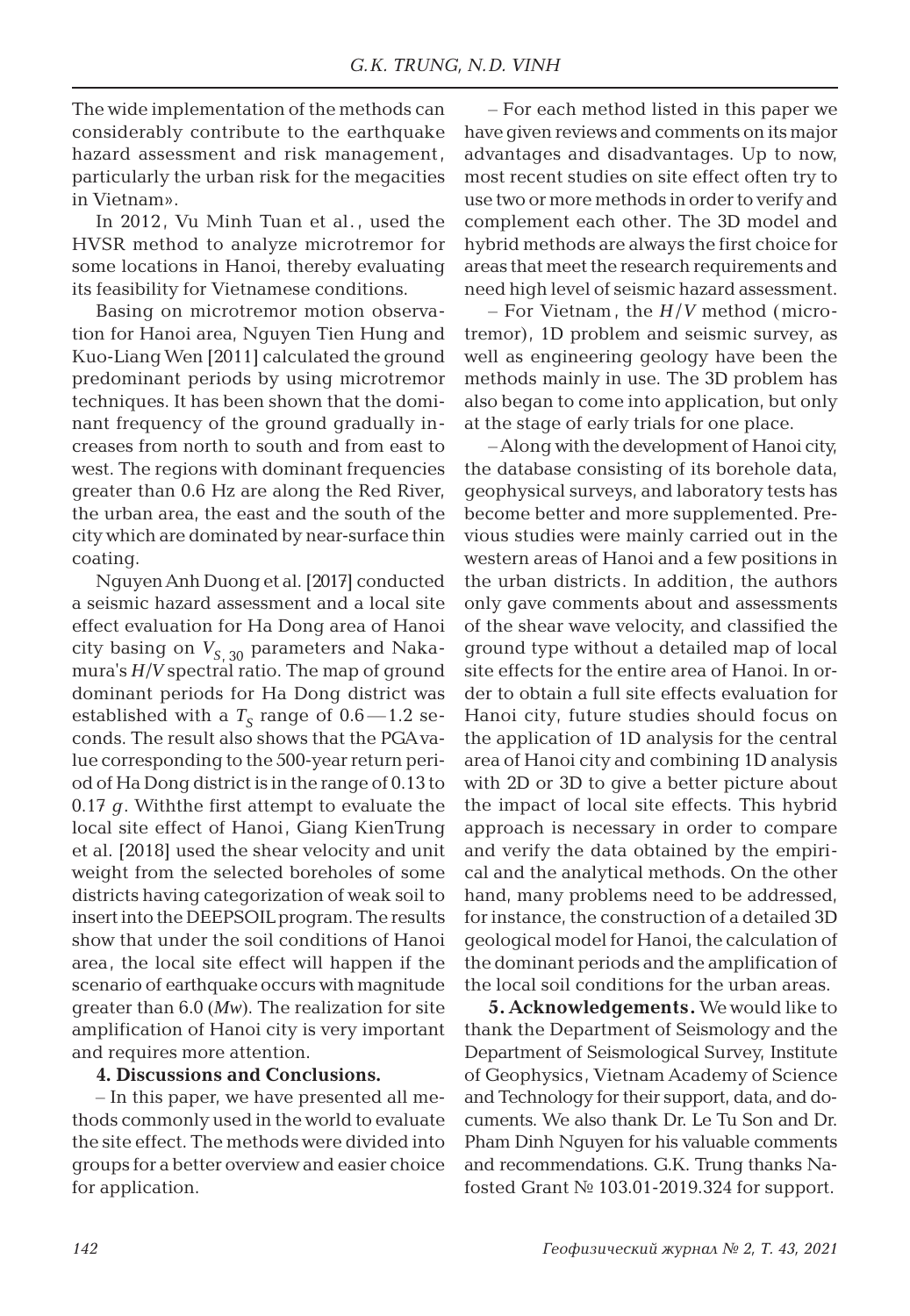#### **References**

- Abraham, J.R., Smerzini, C., Paolucci, R., Lai, C.G. (2016). Numerical study on basin-edge effects in the seismic response of the Gubbio valley, Central Italy. *Bulletin of Earthquake Engineering, 14*, 1437—1459. https://doi.org/10.1007/s 10518-016-9890-y.
- Aki, K. (1988). Local Site Effects on Strong Ground Motion. In *Earthquake Engineering and Soil Dynamics II* — *Recent Advances in Ground-Motion Evaluation* (pp. 103—155). Park City, UT, USA.
- Aki, K. (1993). Local site effects on weak and strong ground motion. *Tectonophysics, 218*(1- 3), 93—111. https://doi.org/10.1016/0040-1951 (93)90262-I.
- Aki, K. (1957). Space and time spectra of stationary stochastic waves, with special reference to microtremors. *Bulletin of the Earthquake Research Institute, 35*, 415—456.
- Aki, K., & Irikura, K. (1991). Characterization and mapping of earthquake shaking for seismic zonation. *Proc. 4th International Conf. on Seismic Zonation, 1*, 61—110.
- Ambraseys, N.N. (1959). A note on the response of an elastic overburden of varying rigidity to an arbitrary ground motion. *Bulletin of the Seismological Society of America, 49*, 211— 220.
- Anderson, J.G., Bodin, P., Brune, J.N., Prince, J., Singh, S.K., Quaas, R., & Onate, M. (1986). Strong ground motion from the Michoacan, Mexico, earthquake. *Science, 233*, 1043—1049. https://doi.org/10.1126/science.233.4768.1043.
- Andrews, D.J. (1986). Objective determination of source parameters and similarity of earthquakes of different size. Washington DC American Geophysical Union Geophysical Monograph Series. 37. 259—267. https://doi.org/10. 1029/GM037p0259.
- Apostolidis P., Raptakis D., Roumelioti Z., & Pitilakis K. (2004). Determination of S wave velocity structure using microtremors and SPAC method applied in Thessaloniki (Greece). *Soil Dynamics and Earthquake Engineering, 24*(1), 49—67. https://doi.org/10.1016/j.soildyn.2003. 09.001.
- Astroza, M., & Monge, J. (1996). Effect of site conditions on the seismic intensity. *11th World conference on earthquake engineering, Acapulco, Mexico* (pp. 937—942).
- Bac, T.V., Toan, D.V., Phong, L.H., & Vu, T.A. (2011). Site condition on the western urban area of Hanoi city. *Vietnam Journal of Earth Sciences, 33*(3B) 567—572.
- Bard, P.Y. (1994). Effects of surface geology on ground motion: Recent results and remaining issues. *Proc. of the 10th European conference on earthquake engineering, Vienna* (Vol. 1, pp. 305—323).
- Bard, P.Y. (1999). Local effects on strong ground motion: physical basis and estimation methods in view of microzoning studies. *Proc. of the Advances Study Course «Seismotectonic and Microzonation techniques in Earthquake Engineering: Integrated Training in Earthquake risk reduction practices»* (pp. 75—124).
- Bard, P.Y., & Riepl-Thomas, J. (2000). Wave propagation in complex geological structures and their effects on strong ground motion. In: Kausel, E., Manolis, G. (Eds.), *Wave Motion in Earthquake Engineering* (Chapter 2, pp. 37—95). WIT Press.
- Beck, J.L., & Hall, J.F. (1986). Factors contributing to the catastrophe in Mexico City during the earthquake of September 19, 1985. *Geophysical Research Letters, 13*, 593—596. https://doi.org/10.1029/GL013i006p00593.
- Biggs, J.M. (1964). *Introduction to Structural Dynamics*. New York: McGraw-Hill College, 341 p.
- Bielak, J., Xu, J., Ghattas, O. (1999). Earthquake ground motion and structural response in Alluvial Valleys. *Journal of Geotechnical and Geoenvironmental Engineering, 125*(5), 413— 423. https://doi.org/10.1061/(ASCE)1090-0241 (1999)125:5(413).
- Bielak, J., Hisada, Y., Bao, H., Xu, J., & Ghattas, O. (2000). One- vs two- or three-dimensional effects in sedimentary valleys. *Proc. of 12th World Conference on Earthquake Engineering, New Zealand, February*. Paper No. 2689.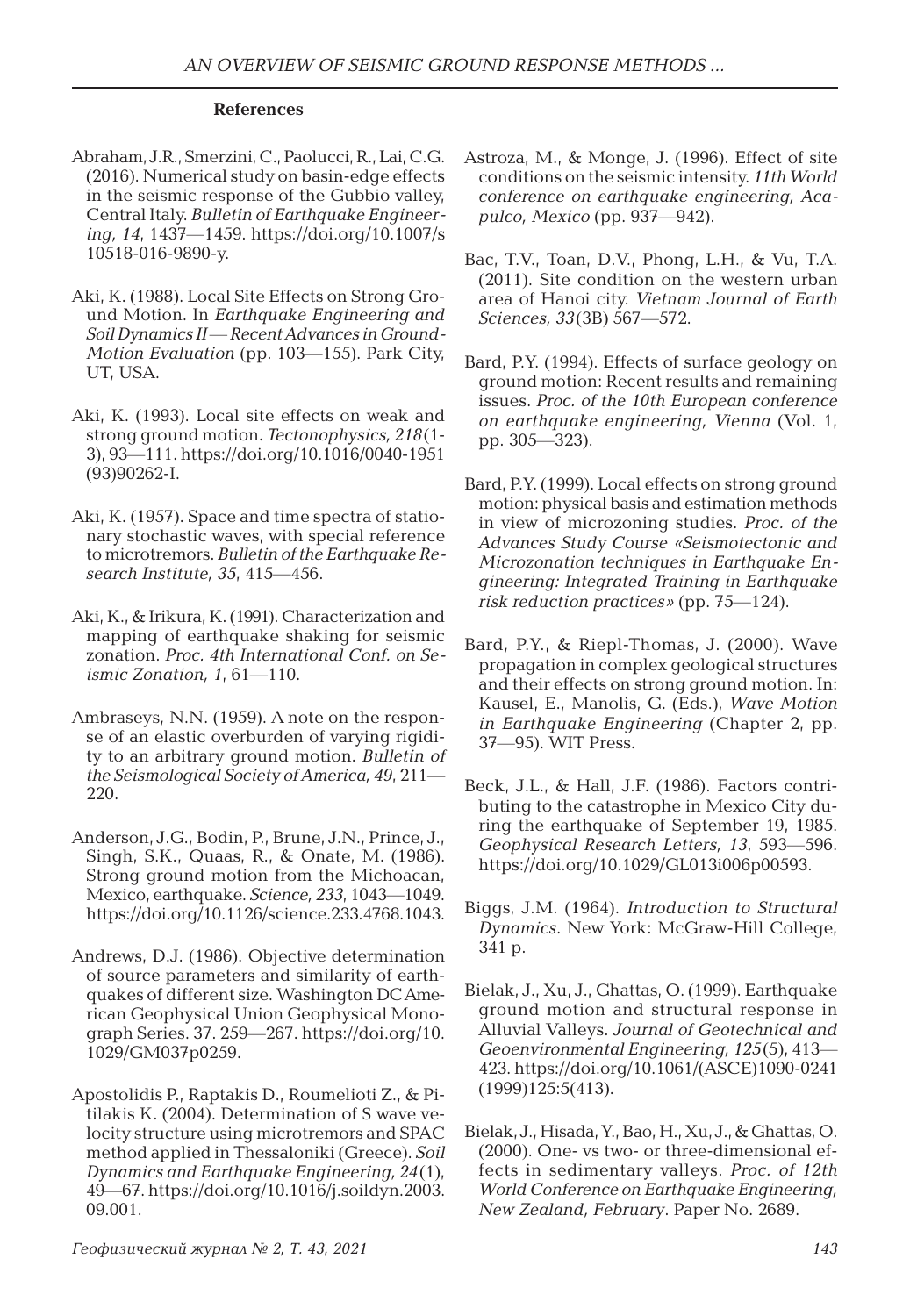- Boore, D.M. (2003). Simulation of ground motion using the stochastic method. *Pure and Applied Geophysics, 160*(3-4), 635—676. https://doi. org/10.1007/PL00012553.
- Borcherdt, R.D. (1970). Effects of local geology on ground motion near San Francisco Bay. *Bulletin of the Seismological Society of America, 60*, 29—61.
- Borcherdt, R.D. (1994). Estimates of Site-dependent response spectra for design (methodology and justification). *Earthquake Spectra, 10*(4), 617—653. https://doi.org/10.1193/1.1585791.
- Borcherdt, R.D., & Gibbs, J.F. (1976). Effects of local geological conditions in the San Francisco Bay region on ground motions and the intensities of the 1906 earthquake. *Bulletin of the Seismological Society of America, 66*(2), 467—500.
- Borcherdt, R.D., & Glassmoyer, G. (1994). Influences of local geology on strong and weak ground motions recorded in the San Francisco Bay region and their implications for sitespecific building-code provisions. In *The Loma Prieta earthquake of October 17, 1989 — Strong Ground Motion* (pp. 77—108). Publisher: U.S. Geological Survey Prof. Paper 1551-A.
- Brady, A.G. (1966). Studies of Response to Earthquake Ground Motion. *PhD Thesis*. California Institute of Technology. Pasadena, California.
- Calvi G.M., Pinho R., Magenes G., Bommer J.J., Restrepo-Vélez, L.F., & Crowley H. (2006). Development of seismic vulnerability assessment methodologies over the past 30 years. *Journal of Earthquake Technology, 43*(3), 75—104.
- Chávez-García, F.J. (2003). Site effect in Parkway basin: Comparison between observations and 3-D modeling. *Geophysical Journal International, 154*(3), 633—646. https://doi. org/10.1046/j.1365-246X.2003.02055.x.
- Chávez-García, F.J., Raptakis D., Makrab K., & Pitilakis K. (2000). Site effects at Euroseistest-II. Results from 2-D numerical modeling and comparison with observations. *Soil Dynamics and Earthquake Engeeniring, 19*(1), 23—39. doi:10.1016/S0267-7261(99)00026-3.

Chávez-García, F.J., Rodríguez, M. & Stephen-

son, W.R. (2005). An alternative approach to the SPAC analysis of microtremors: exploiting stationarity of noise. *Bulletin of the Seismological Society of America, 95*, 277—293.

- Ching, J.Y., & Glaser, S.D. (2001). 1-D Time-Domain Solution for Seismic Ground Motion Prediction. *Journal of Geotechnical and Geoenvironmental Engineering, 127*(1), 36—47. https://doi.org/10.1061/(ASCE)1090-0241(20 01)127:1(36).
- Dhakal, Y.P., & Yamanaka, H. (2013). An evaluation of 3-D velocity models of the Kanto basin for long-period ground motion simulations. *Journal of Seismology, 17*, 1073—1102. https:// doi.org/10.1007/s10950-013-9373-4.
- Dobry, R., Oweis I., & Urzua A. (1976). Simplified procedures for estimating the fundamental period of a soil profile. *Bulletin of the Seismological Society of America, 66*, 1293—1321.
- Duong, N.A., Nguyen, P.D., Tuan, V.M., Duan, B.V., & Linh, N.T. (2017). Seismic hazard assessment and local site effect evaluation in Hanoi, Vietnam. *Journal of Marine Science and Technology, 17*(4B), 82—95. https://doi.org/10.15625/18 59-3097/17/4B/12996.
- Ebrahimian, B. (2013). Simulation of Near-Field Strong Ground Motions Using Hybrid Method. In *Engineering seismology, geotechnical and structural earthquake engineering* (pp. 53—77). Publisher InTech. http//dx.doi. org/10.5772/55682.
- Eurocode 8: Design of structures for earthquake resistance. Part 1: General rules, seismic actions and rules for buildings. (2004). European Committee for Standardization, Brussels, Belgium, 229 p.
- Evernden, J.F., & Thomson, J.M. (1985). Predicting seismic intensities. In *Evaluating earthquake hazards in the Los Angeles region — An earth-science perspective* (pp. 151—202). U.S. Geological Survey Professional Paper 1360.
- Fäh, D., Iodice, C., Suadolc, P., & Panza, G.F. (1993). A new method for the realistic estimation of seismic ground motion in megacities: the case of Rome. *Earthquake Spectra, 9*, 643— 668. https://doi.org/10.1193/1.1585735.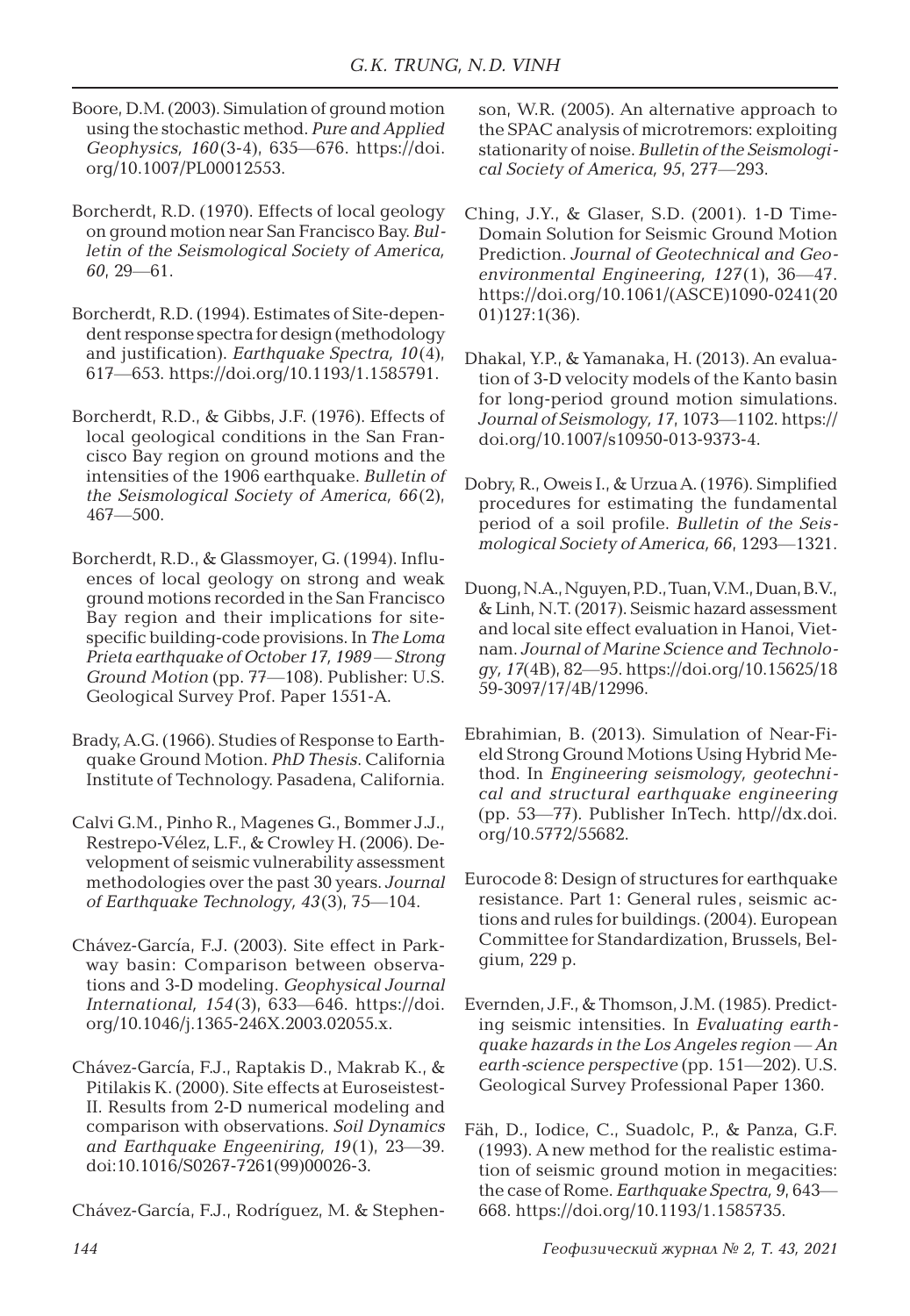- Fernández, J.A. (2007). Numerical Simulation of Earthquake Ground Motions in the Upper Mississippi Embayment. *Doctoral Dissertation*. Georgia Institute of Technology, Atlanta.
- Field, E.H., & Jacob, K. (1995). A comparison and test of various site response estimation techniques, including three that are non-reference-site dependent. *Bulletin of the Seismological Society of America, 85*, 1127—1143.
- Fiorentino, G., Nuti, C., Squeglia, N., Lavorato, D., & Stacul, S. (2018). One-Dimensional Nonlinear Seismic Response Analysis Using Strength-Controlled Constitutive Models: The Case of the Leaning Tower of Pisa's Subsoil. *Geosciences, 8*(7), 228. https://doi.org/10.3390/geosciences8070228.
- Fletcher, J.B., & Wen, K.L. (2005). Strong Ground Motion in the Taipei Basin from the 1999 Chi-Chi, Taiwan, Earthquake. *Bulletin of the Seismological Society of America, 95*(4), 1428— 1446. https://doi.org/10.1785/0120040022.
- Frankel, A., Thorne, P., & Rohay, A. (2014). *Threedimensional ground-motion simulations of earthquakes for the Hanford area*. Washington: U.S. Geological Survey Open-File Report 2013-1289, 48 p. doi:10.3133/ofr20131289.
- Groholski, D.R., Hashash, Y.M.A., Kim, B., Musgrove, M., Harmon, J., & Stewart, J. (2016). Simplified Model for Small-Strain Nonlinearity and Strength in 1-D Seismic Site Response Analysis. *Journal of Geotechnical and Geoenvironmental Engineering, 142*(9). https://doi. org/10.1061/(ASCE)GT.1943-5606.0001496.
- Groholski, D.R., Hashash, Y.M.A., Musgrove, M., Harmon, J., & Kim, B. (2015). Evaluation of 1-D Non-linear Site Response Analysis using a General Quadratic/Hyperbolic Strength-Controlled Constitutive Model. *Proc. of the 6th International Conference on Earthquake Geotechnical Engineering, Christchurch, New Zealand, 1—4 November 2015*.
- Gutenberg, B., & Richter, C.F. (1956). Earthquake magnitude, intensity, energy, and acceleration: (Second paper). *Bulletin of the Seismological Society of America, 46*(2), 105—145.
- Hadjian, A.H. (2002). Fundamental period and mode shape of layered soil profiles. *Soil Dy-*

*namics and Earthquake Engineering, 22*, 885— 891. https://doi.org/10.1016/S0267-7261(02)00 111-2.

- Haney, M.M., Mikesell, T.D., van Wijk, K., & Nakahara, H. (2012). Extension of the spatial autocorrelation (SPAC) method to mixed-component correlations of surface waves. *Geophysical Journal International, 191*(1), 189—206. https://doi.org/10.1111/j.1365-246X.2012.05 597.x.
- Hasal, M.E., Iyisan, R., & Yamanaka, H. (2018). Basin edge effect on seismic ground response: a parametric study for Duzce basin case, Turkey. *Arabian Journal for Science and Engineering, 43*(4), 2069—2081. https://doi.org/10.1007/s13 369-017-2971-7.
- Henstridge, J.D. (1979). A signal processing method for circular arrays. *Geophysics, 44*(2), 179— 184. https://doi.org/10.1190/1.1440959.
- Herrera, I. (1984). *Boundary Methods: An Algebraic Theory, Applicable Mathematics Series*. Pitman (Advanced Publishing Program), Boston, MA.
- Hill, M.P., & Rossetto, T. (2008). Do existing damage scales meet the needs of seismic loss estimation? *Proc. of the 14th World Conference on Earthquake Engineering* (pp. 1—8).
- Idriss, I.M., (1966). Response of Earth Banks during Earthquakes. *Ph.D. Thesis*. University of California, Berkeley.
- Idriss, I.M., & Seed, H.B. (1968). Seismic response of horizontal soil layers. *Journal of the Soil Mechanics and Foundations Division, 94* (SM4), 1003—1031.
- International Code Council, International Building Code. (2009). Publications, 4051 West Flossmoor Road, Country Club Hills, IL 60478, USA.
- Kagami, H., Okada, S., & Ohta, G. (1988). Versatile application of dense and precision seismic intensity data by an advanced questionnaire survey. *Proc. of the ninth world conference on earthquake engineering Tokyo-Kyoto, Japan* (pp. 937—942).

Kagami, H., Okada, S., Takai, N., & Murakami, H.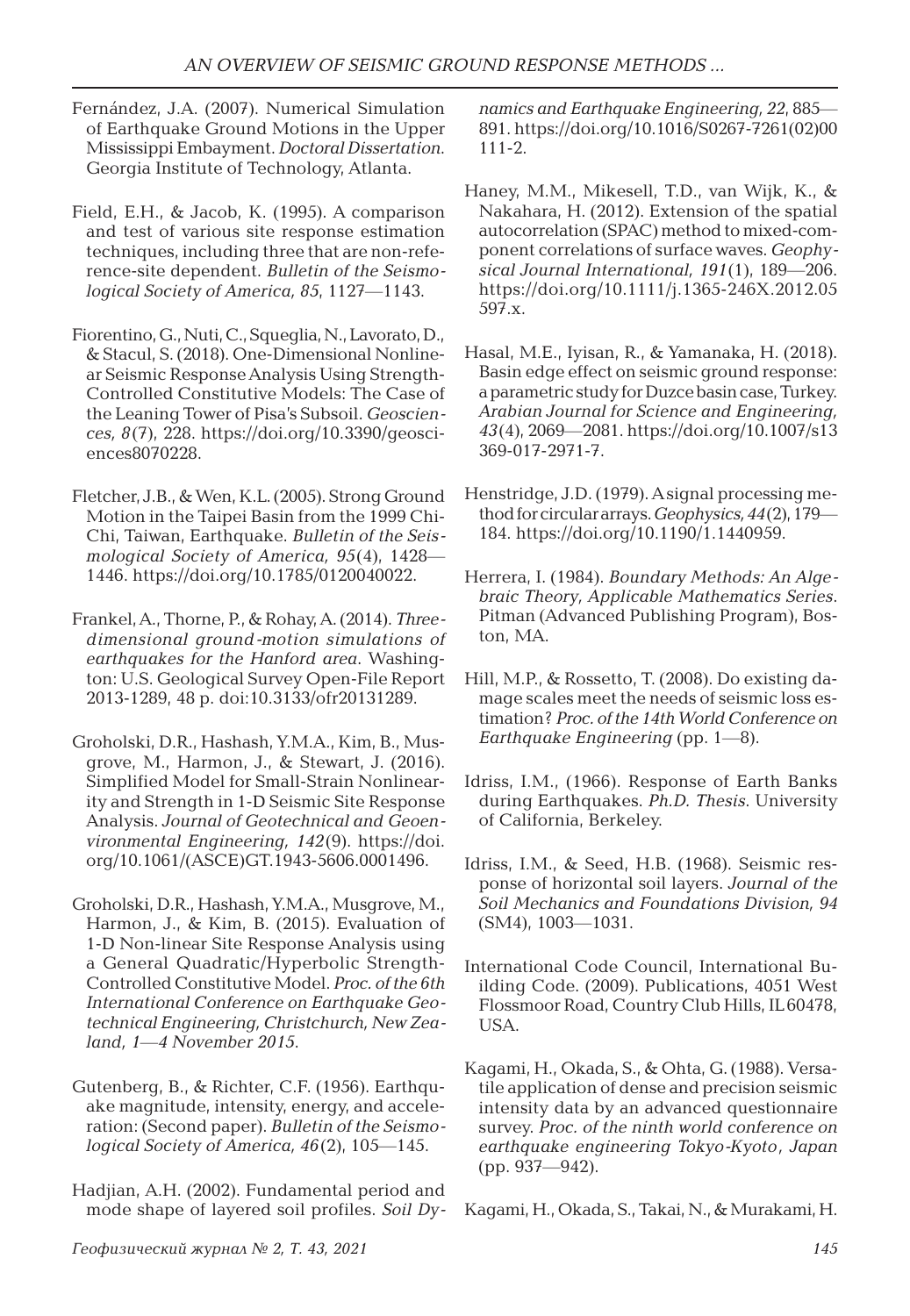(1995). Seismic zonation maps of Sapporo metropolitan area, Northern Japan, derived from dense questionnaire surveys of seismic intensity. *Proc. of the 5th Intern. Conf. Seismic Zonation* (pp. 1043—1050).

- Kamal, & Narayan, J.P. (2015). 3-D basin-shape ratio effects on frequency content and spectral amplitudes of basin-generated surface waves and associated spatial ground motion amplification and differential ground motion. *Journal of Seismology, 19*(2), 293—316. https:// doi.org/10.1007/s10950-014-9466-8.
- Kamalian, M., Jafari, M.K., Sohrabi-Bidar, A., Razmkhah, A., & Gatmiri, B. (2006). Time-domain two-dimensional site response analysis of non-homogeneous topographic structures by a hybrid BE/FE method. *Soil Dynamics and Earthquake Engineering, 26*(8), 753—765. https:// doi.org/10.1016/j.soildyn.2005.12.008.
- Kausel, E., & Roesset, J.M. (1984). Soil Amplification; some refinements. *Soil Dynamics and Earthquake Engineering, 3*(3), 116—123. https: //doi.org/10.1016/0261-7277(84)90041-X.
- Kawase, H. (2003). Site Effects on Strong Ground Motions. In W.H. Lee, H. Kanamori, P.C. Jennings, & C. Kisslinger (Eds.), *International Handbook of Earthquake and Engineering Seismology, Part B* (pp. 1013—1030). Academic Press.
- Kramer, S.L. (1996). *Geotechnical Earthquake Engineering*. Upper Saddle River, N. J. Prentice Hall International Series in Civil Engineering and Engineering Mechanics, 653 p.
- Kudo, K., Kanno, T., Okada, H., Ozel, O., Erdik, M., Sasatani, T., Higashi, S., Takahashi, M., & Yoshida, K. (2002). Site-specific issues for strong motions during the Kocaeli, Turkey earthquake of 17 August 1999, as inferred from Array observations of microotremors and aftershocks. *Bulletin of the Seismological Society of America, 92*, 448—465. https://doi.org/10.1785/0120000 812.
- Langston, C.A. (1979). Structure under Mount Rainier, Washington, inferred from teleseismic body waves. *Journal of Geophysical Research, 84*(NB9), 4749—4762. https://doi.org/10.1029/ JB084iB09p04749.
- Lee, S.J., Chen H.C., Liu Q., Komatitsch D., Hu-

ang B.S., & Tromp J. (2008). Three-dimensional simulations of seismic-wave propagation in the Taipei basin with realistic topography based upon the spectralelement method. *Bulletin of the Seismological Society of America, 98*, 253— 264. https://doi.org/10.1785/0120070033.

- Lermo, J., & Chávez-Garcia F.J. (1993). Site effect evaluation using spectral ratios with only one station. *Bulletin of the Seismological Society of America, 83*, 1574—1594.
- Lermo, J., Rodriguez, M., & Singh, S.K. (1988). The Mexico Earthquake of September 19, 1985 — Natural Period of Sites in the Valley of Mexico from Microtremor Measurements and Strong Motion Data. *Earthquake Spectra*, (4), 805—814. https://doi.org/10.1193/1.1585503.
- Malla, S., Karanjit, S., Dangol, P., & Gautam, D. (2019). Seismic Performance of High-Rise Condominium Building during the 2015 Gorkha Earthquake Sequence. *Buildings, 9*(2), 36. https: //doi.org/10.3390/buildings9020036.
- Manolis, G.D., & Beskos, D.E. (1988). *Boundary Element Methods in Elastodynamics*. Unwin Hyman Publishing, London.
- Mavroeidis, G.P., Papageorgiou, A.S. (2003). A mathematical representation of near-fault groundmotions. *Bulletin of the Seismological Society of America, 93*(3), 1099—1131. https://doi. org/10.1785/0120020100.
- Меdvedev, S.V. (1962). *Engineering Seismology*. Moscow: AkademiaNauk Press, 283 p. (in Russian)
- Midorikawa, S. (1987). Prediction of isoseismal map in the Kanto plain due to hypothetical earthquake. *Journal of Structural Engineering, 33B*, 43—48.
- Minh L.H. et al., (2017). *Study of the impact of seismotectonics on the stability of Song Tranh 2 hydropower dam in North Tra My, Quang Nam province*. Final report of Nation project on science research. Institute of Geophysics, Vietnam (in Vietnamese).
- Mogi, K. (1995). Earthquake Prediction Research in Japan. *Journal of Physics of the Earth, 43*(5), 533—561. https://doi.org/10.4294/jpe19 52.43.533.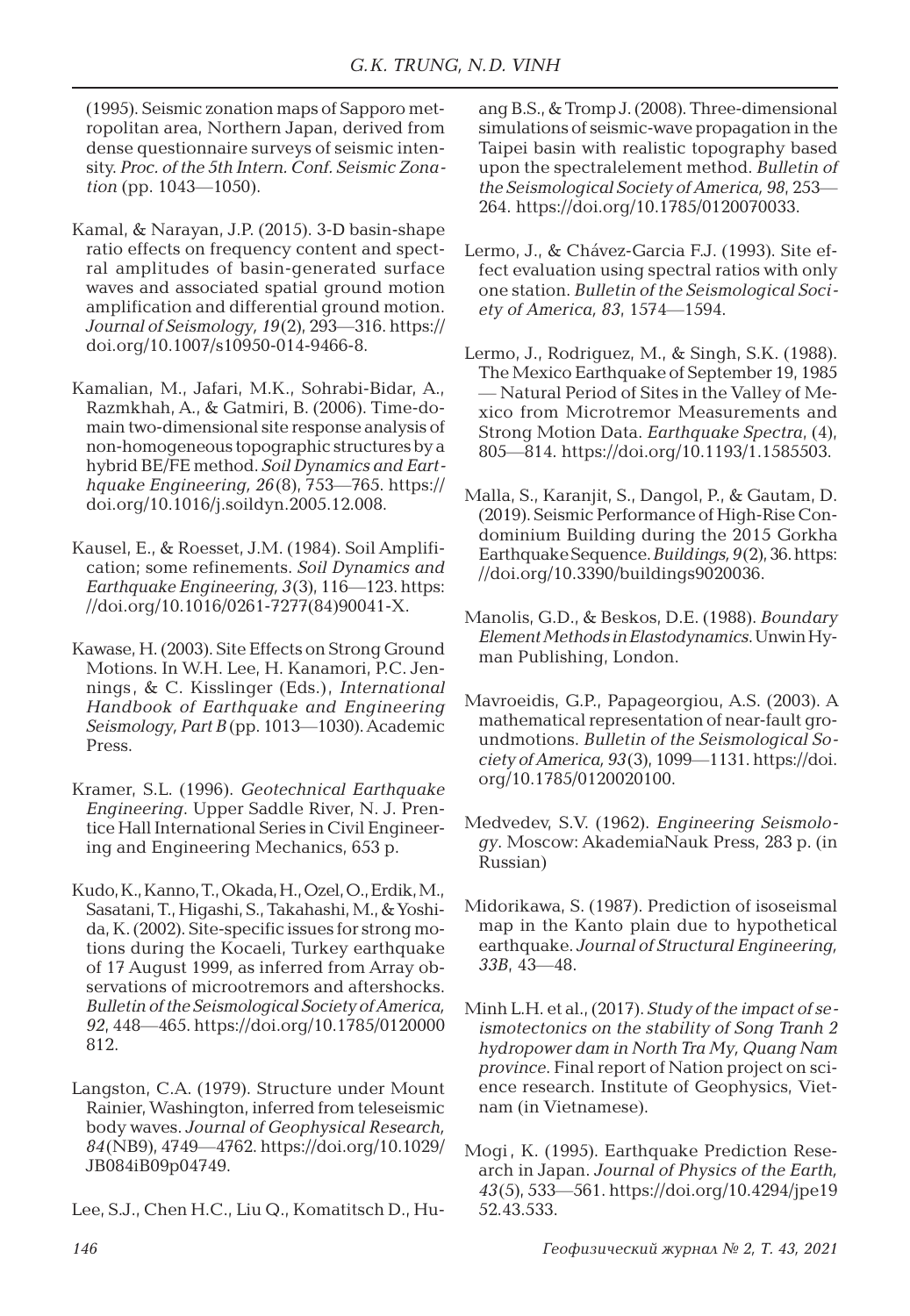- Moreno Murillo, J.M. (1995). *The 1985 Mexico Earthquake* (pp. 5—19). Geofisica Colombiana Universidad Nacional de Colombia.
- Motazedian, D., Banab K., Hunter J., Sivathayalan S., Crow H., & Brooks, G. (2011). Comparison of site periods derived from different evaluation methods. *Bulletin of the Seismological Society of America, 101*, 2942—2954. https://doi.org/10.1785/0120100344.
- Nakamura, Y. (1989). A method for dynamic characteristics estimation of subsurface using microtremor on the ground surface. *Railway Technical Research Institute , Quarterly Repports , 30*(1), 25—33.
- Nakamura, Y. (1996). Real-time information systems for seismic hazards mitigation UrEDAS, HERAS and PIC. *Railway Technical Research Institute, Quarterly Repports, 37*(3), 112—127.
- Nakamura, Y. (2019). What is the Nakamuara method? *Seismological Research Letters, 90*(4), 1437—1443. https://doi.org/10.1785/0220180 376.
- Narayan J.P. (2005). Study of basin-edge effects on the ground motion characteristics using 2.5-D modeling. *Pure and Applied Geophysics, 162*, 273—289. https://doi.org/10.1007/s000 24-004-2600-8.
- Narayan, J.P., & Sahar, D. (2014). Three-dimensional viscoelastic finite-difference code and modelling of basement focusing effects on ground motion characteristics. *Computational Geosciences, 18*, 1023—1047. https://doi.org/10.10 07/s10596-014-9442-y.
- Nguyen, P.D. (2002). Evaluation of site effect on strong ground motion. *Thesis for the degree Master of Science*. Hanoi University of Sciences (in Vietnamese).
- Nguyen, P.D., & Thang, N.C. (2012). An Investigation of topography effects on seismic ground motions. *Vietnam Journal of Earth Sciences, 34*(3), 281—286 (in Vietnamese).
- Okada, H. (1998). Microtremors as an exploration method, geo-exploration handbook. *Society of Exploration Geophysicists of Japan, 2*, 203—211.

Okada, H. (2006). Theory of efficient array obser-

vations of microtremors with special reference to the SPAC method. *Exploration Geophysics, 37*, 73—85. https://doi.org/10.1071/eg06073.

- Okada, Y. (2013). Recent progress of seismic observation networks in Japan. *Journal of Physics Conference Series, 433*(1), 2039. https://doi. org/10.1088/1742-6596/433/1/012039.
- Olsen, K.B. (2000). Site Amplification in the Los Angeles Basin from Three-Dimensional Modeling of Ground Motion. *Bulletin of the Seismological Society of America, 90*(6B), S77— S94. https://doi.org/10.1785/0120000506.
- Phuong, N.H. et al. (2002). *Study on the seismic risk assessment for Hanoi*. Final report of scientific research funding program supported by Hanoi city government, ID: 01C-04. Institute of Geophysics, Institute of Science and Technology (in Vietnamese).
- Phuong, N.H. et al. (2006). Urban earthquake risk analysis and engineering applications. *Vietnam Journal of Earth Sciences, 22*(3), 210— 221 (in Vietnamese).
- Pitarka, A., Irikura, K., Iwata, T., & Sekiguchi, H. (1998). Three dimensional simulation of the near fault ground motion for 1995, Hyogo-ken Nanbu (Kobe), Japan earthquake. *Bulletin of the Seismological Society of America, 88*, 428— 440.
- Priolo, E., Pacor, F., Spallarossa, D. et al., (2019). Seismological analyses of the seismic microzonation of 138 municipalities damaged by the 2016—2017 seismic sequence in Central Italy. *Bulletin of Earthquake Engineering*. https://doi. org/10.1007/s10518-019-00652-x.
- Riepl, J., Zahradník, J., Plicka, V., & Bard, P.Y. (2000)*.* About the Efficiency of Numerical 1-D and 2-D Modelling of Site Effects in Basin Structures. *Pure and Applied Geophysics, 157*, 319—342. https://doi.org/10.1007/s000240050002.
- Romão, X., Costa, A.A., Pauperio, E., Rodrigues, H., Vicente, R., Varum, H., & Costa, A. (2013). Field observations and interpretation of the structural performance of constructions after the 11 May 2011 Lorca earthquake. *Engineering Failure Analysis 34*, 670—692. https://doi. org/10.1016/j.engfailanal.2013.01.040.

Sánchez-Sesma, F.J. (1987). Site Effects on Strong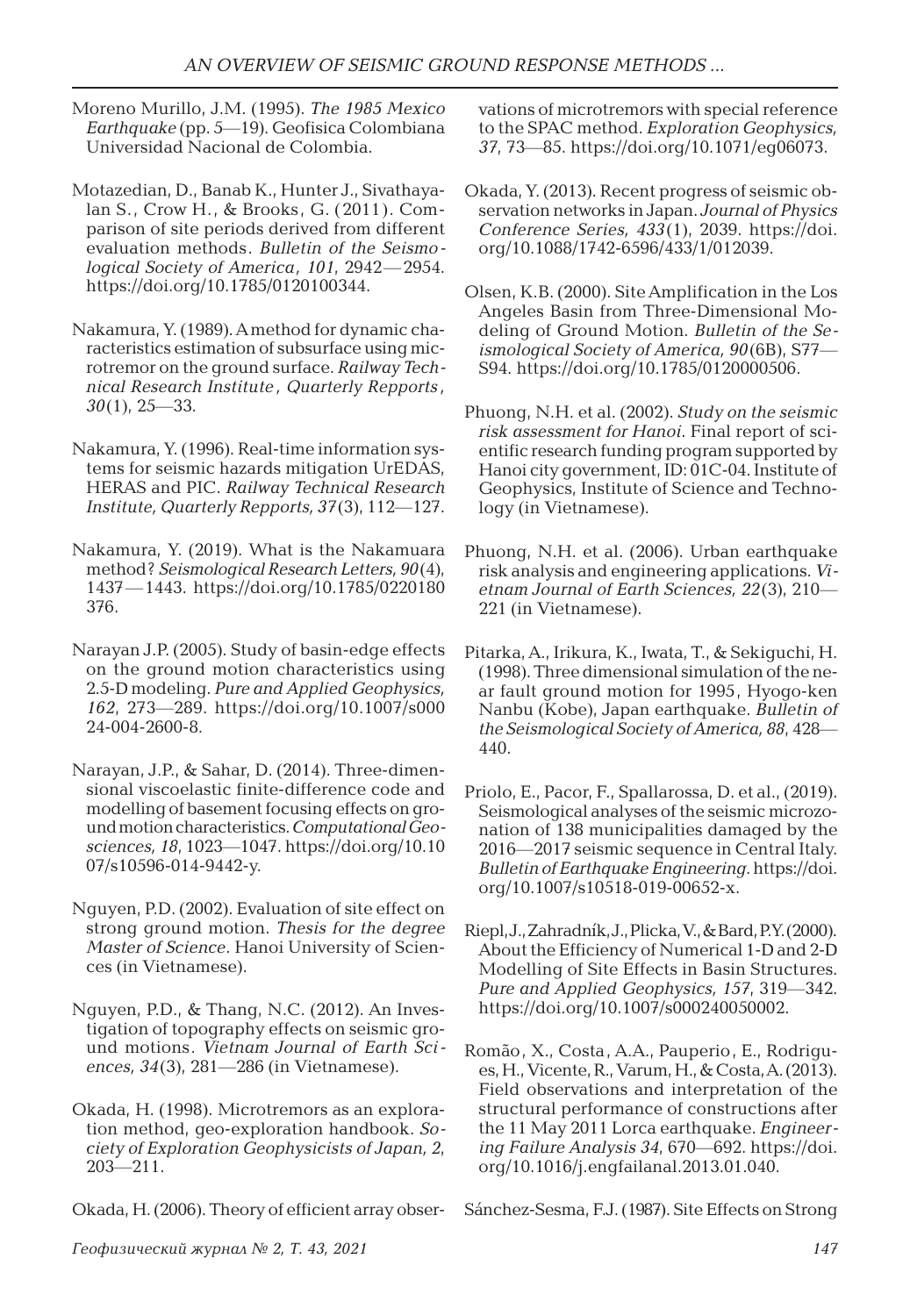Ground Motion. *Soil Dynamics and Earthquake Engineering, 6*(2), 124—132. https://doi.org /10.1016/0267-7261(87)90022-4

- Sánchez-Sesma F.J., & Crouse C.B. (2015). Effects of site geology on seismic ground motion: early history. *Earthquake Engineering & Structural Dynamics, 44*(7), 1099—1113. https:// doi.org/10.1002/eqe.2503.
- Schnabel, P.B., Lysmer, J., & Seed, H.B. (1972). *SHAKE: A computer program for earthquake response analysis of horizontally layered sites*. Report No. EERC 72-12, Earthquake Engineering Research Center, University of California, Berkeley, California.
- Seo, K., Yamanaka, H., Kurita, K., Motoki, K., Eto, K., Terasaka, M., & Kobayashi, H. (2000). A joint research on microtremors in Fukui basin, Japan — for site effects evaluation during the 1948 Fukui (Japan) earthquake. *12 WCEE 2000, New Zealand*.
- Shima, E. (1962). Modifications of Seismic Waves in Superficial Layers as Verified by Comparative Observations on and Beneath the Surface. *Bulletin of the Earthquake Research Institute, Tokyo Univ. 40*, 187—259.
- Shima, E. (1978). Seismic microzoning map of Tokyo. *Proc. of the Second International Conference on Seismic Zonation* (Vol. I, pp. 433— 443).
- Shin, T.C., Teng, T. (2001). An Overview of the 1999 Chi-Chi, Taiwan, Earthquake. *Bulletin of the Seismological Society of America, 91*(5), 895—913. https://doi.org/10.1785/0120000738.
- Smerzini, C., Paolucci, R., & Stupazzini, M. (2011а). Comparison of 3-D, 2-D and 1-D numerical approaches to predict long period earthquake ground motion in the Gubbio plain, Central Italy. *Bulletin of Earthquake Engineering, 9*, 2007—2029. https://doi.org/10.1007/s10 518-011-9289-8.
- Smerzini, C., Paolucci, R., & Stupazzini, M. (2011b). Numerical simulations of seismic response at Gubbio basin, central Italy. *TC 203 Conferences in Earthquake Engineering* — *5th International Conference on Earthquake Geotechnical Engineering (Santiago, Chile)*.

Son, L.T. (2003). *Study on earthquake prediction* 

*and ground motion in Vietnam*. Final report of the National project 2003 , Institute of Geophysics, Institute of Science and Technology (in Vietnamese).

- Son, L.T. (2007). Microzoning map of the Dien Bien city. *Vietnam Journal of Earth Sciences, 29*(1), 68—82 (in Vietnamese).
- Stanko, D., Markušić, S., Gazdek, M., Sanković, V., Slukan, I. & Ivančić, I. (2019). Assessment of the Seismic Site Amplification in the City of Ivanec (NW Part of Croatia) Using the Microtremor HVSR Method and Equivalent-Linear Site Response Analysis. *Geosciences, 9*(7), 312. https: //doi.org/10.3390/geosciences9070312.
- Steidl, J.H., Tumarkin A.G., & Archuleta R. (1996). What is a reference site? *Bulletin of the Seismological Society of America, 86*(6), 1733—1748.
- Thompson, W.T. (1950). Transmission of Elastic Waves through a Stratified Solid Medium. *Journal of Applied Physics, 21*, 89—93. https:// doi.org/10.1063/1.1699629.
- Thuy, N.N. et al. (2004). *Study, supplement and enhancement of the 1 : 25.000 scale seismic microzonning map of the enlarged Hanoi city, development of the ground motion characteristics database in Hanoi in accordance with the map*. Final report of the scientific research project. The Hanoi Institute of Building Technology, Hanoi Construction Department (in Vietnamese).
- Tramelli, A., Galluzzo, D., Del Pezzo, E., & Di Vito, M.A. (2010). A detailed study of the site eects in the volcanic area of CampiFlegrei using empirical approaches. *Geophysical Journal International, 182*(2), 1073—1086. https://doi. org/10.1111/j.1365-246X.2010.04675.x.
- Trifunac M.D. (2016). Site conditions and earthquake ground motion — A review. *Soil Dynamics and Earthquake Engineering, 90*, 88—100. https://doi.org/10.1016/j.soildyn.2016.08.003.
- Trifunac, M.D. (1971). Surface motion of a semicylindrical alluvial valley for incident plane SH waves. *Bulletin of the Seismological Society of America, 61*(6), 1755—1770.

Trifunac, M.D., & Brady, A.G. (1975). A Study on the Duration of Strong Earthquake Ground Mo-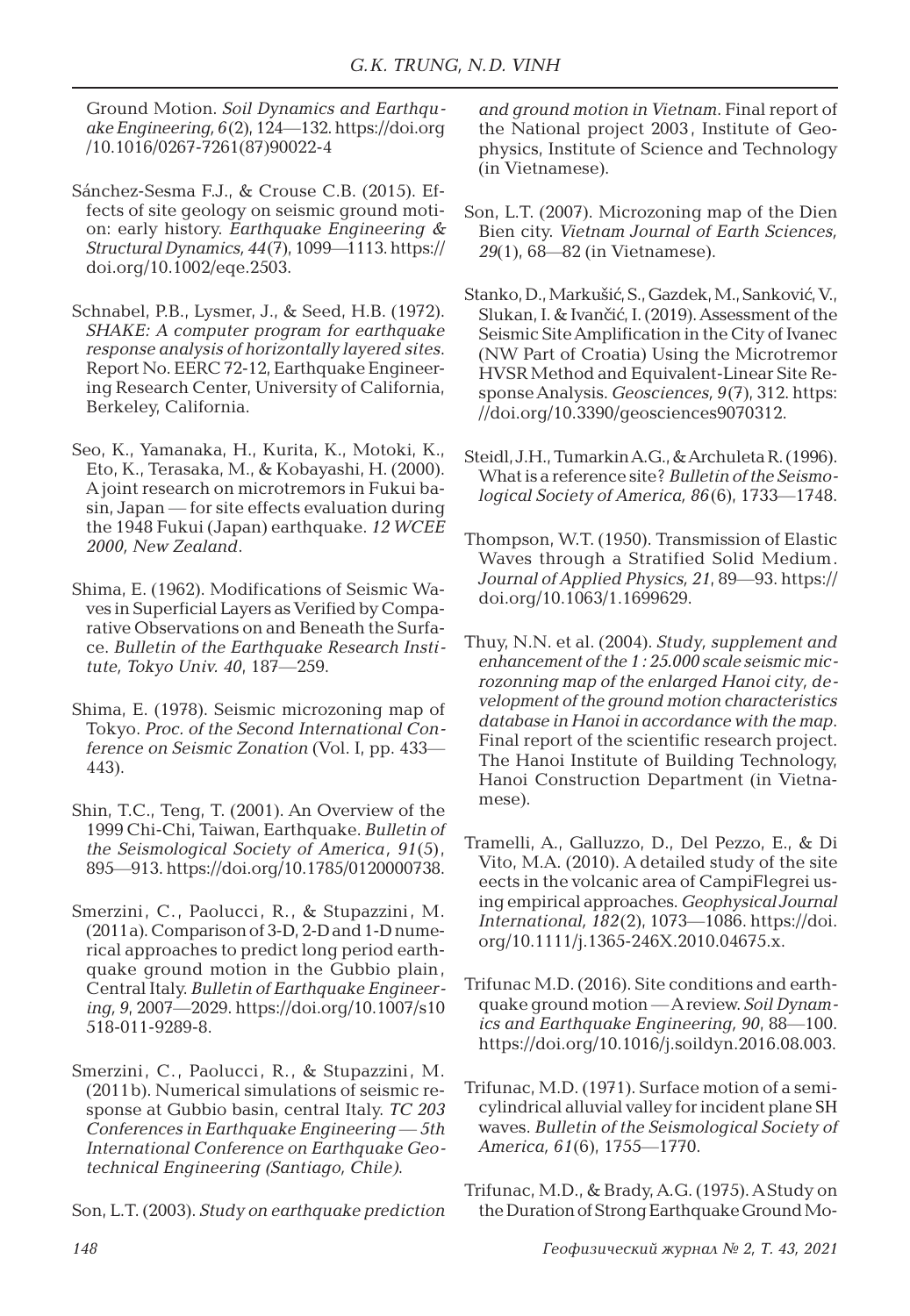tion. *Bulletin of the Seismological Society of America, 65*(3), 581—626.

- Trung, G.K., Vinh, N.D., & Men, D.T. (2018). Soil Classification and Seismic Site Response Analysis for Some Areas in Hanoi City. *VNU Journal of Science: Earth and Environmental Sciences, 34*(1), 37—44.
- Tuan, V.M., Vinh, N.D., Duong, N.A., Minh, N.S., Thang, N.C., & Nguyen, P.D. (2012). The H/V ratio method and its abilities in estimation of the site effects on strong ground motions in Hanoi. *Vietnam Journal of Earth Sciences, 34*(1), 70—75 (in Vietnamese).
- Urzua, A., Dobry, R., & Christian, J. (2017). Is harmonic averaging of shear wave velocity or the simplified Rayleigh method appropriate to estimate the period of a soil profile. *Earthquake Spectra, 33*, 895—915. https://doi.org/10.1193/ 101716EQS174M.
- Vietnam Building Code. (2012) TCVN 9386- 2012. Design of structures for earthquake resistances-Part 1: General rules, seismic actions and rules for buildings.
- Vijayendra, K.V., Nayak, S., & Prasad, S.K. (2015). An alternative method to estimate fundamental period of layered soil deposit. *Indian Geotechnical Journal, 45*, 192—199. https://doi. org/10.1007/s40098-014-0121-7.
- Wen, K.L., & Huang, J.Y. (2012). Dense Microtremor Survey for Site Effect Study in Taiwan. *Proc. of the 15th World Conference of Earthquake Engineering, Lisbon*.
- Wen, K.L., & Hung, N.T. (2011). Seismic microzoning map of Hanoi city on the basis of microtremor motion observations. *Vietnam Journal of Earth Sciences, 33*(2), 175—184 (in Vietnamese).
- Wang, S.Y., Shi Y., Jiang W.P., Yao E.L., & Miao Y. (2018). Estimating Site Fundamental Period from Shear-Wave Velocity Profile. *Bulletin of the Seismological Society of America , 108*(6), 3431—3445. https://doi.org/108.10.1785 /0120180103.
- Whitman, R.V. (1973). *Damage Probability Matrices for Prototype Buildings. Department of Civil Engineering*. Research Report R73-57. Mas-

sachusetts Institute of Technology, Cambridge, Massachusetts.

- Whitman, R.V., Anagnos, T., Kircher, C.A., Lagorio, H.J., Lawson, R.S., & Schneider, P. (1997). Development of a National Earthquake Loss Estimation Methodology. *Earthquake Spectra, 13*(4), 643—661. https://doi.org/10.1193/1.1585973.
- Wong, H.L., & Trifunac, M.D. (1974). Surface Motion of a Semi-Elliptical Alluvial Valley for Incident Plane SH Waves. *Bulletin of the Seismological Society of America, 64*(5), 1389 —1408.
- Wu, Y.M., Chen, C.C., Shin, T.C., Tsai, Y.B., Lee, W.H.K., & Teng, T.L. (1997). Taiwan Rapid Earthquake Information Release System. *Seismological Research Letters, 68*(6), 931—943. https://doi.org/10.1785/gssrl.68.6.931.
- Wu, Y.M., Mittal, H., Huang, T.C., Yang, B.M., Jan, J.C., & Chen, S.K. (2019). Performance of a Low-Cost Earthquake Early Warning System (P-Alert) and Shake Map Production during the 2018 Mw 6.4 Hualien, Taiwan, earthquake. *Seismological Research Letters, 90*(1), 19—29. https://doi.org/10.1785/0220180170.
- Xuyen, N.D., Thuy, N.N. et al. (1996). *Database of solutions for seismic hazard mitigation in Vietnam — Part II: Earthquake zoning for Vietnam*. Final report of the National project KT-ĐL 92-07, 1992-1996, Institute of Geophysics, Institute of Science and Technology (in Vietnamese).
- Xuyen, N.D. et al. (2004). *Study of earthquake prediction and ground motion in Vietnam*. Final report of the National project 2000—2004, Institute of Geophysics, Institute of Science and Technology (in Vietnamese).
- Yamanaka, H., Dravinski, M., & Kagami, H. (1993). Continuous measurements of microtremors on sediments and basement in Los Angeles, California. *Bulletin of the Seismological Society of America, 83*(5), 1595—1609.
- Yamin, L.E., Reyes, J.C., Rueda, R., Prada, E., Rincon, R., Herrera, C., Daza, J., & Riaño, A.C. (2018). Practical seismic microzonation in complex geological environments. *Soil Dynamics and Earthquake Engineering*, 114, 480—494. https: //doi.org/10.1016/j.soildyn.2018.07.030.

Zhao, B., Taucer, F., & Rossetto, T. (2009). Field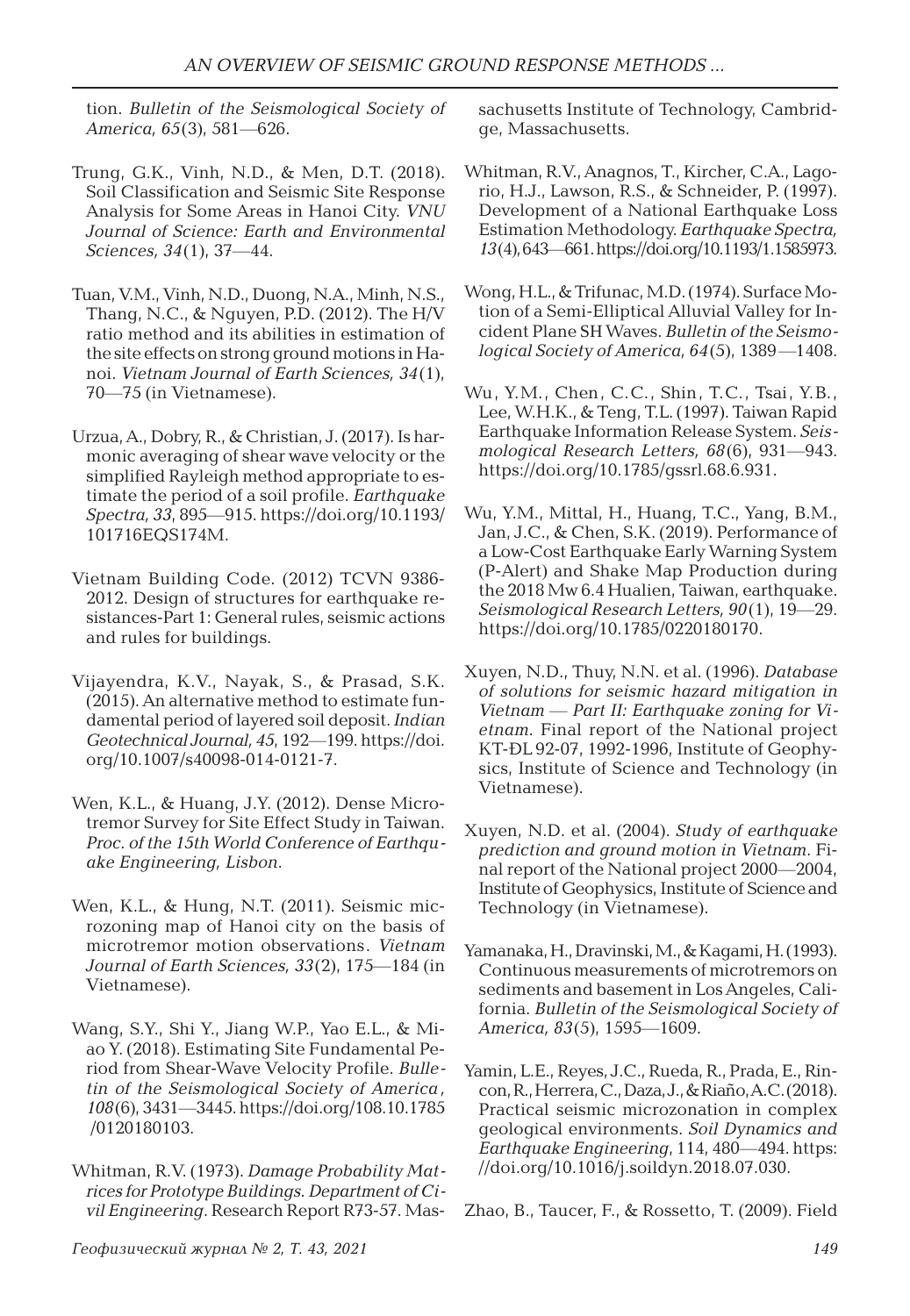investigation on the performance of building structures during the 12 May 2008 Wenchuan Earthquake in China. *Engineering Structures, 31*(8), 1707—1723. https://doi.org/10.1016/j. engstruct.2009.02.039.

Zhao, J.X. (1996). Estimating modal parameters

for a simple soft-soil site having a linear distribution of shear wave velocity with depth. *Earthquake Engineering & Structural Dynamics, 25*(2), 163—178. https://doi.org/10.1002/ (SICI)1096-9845(199602)25:2<163::AID-EQ E544>3.0.CO;2-8.

# **Обзор методов сейсмических реакций грунта в мире и применение их во Вьетнаме**

## *Г.К. Трунг, Н.Д. Винь, 2021*

Физический факультет, Университет науки, Вьетнамский национальный университет, Ханой, Вьетнам

Оценка влияния землетрясений на строения и мегаструктуры на больших городских пространствах чрезвычайно важна. Поэтому она всегда привлекает внимание проектировщиков конструкций и политиков, вовлеченных в программу строительных норм. Когда происходит землетрясение, колебание передается строительным площадкам. Хотя интенсивность колебания вначале не слишком велика, движение, вероятно, становится сильнее и длится дольше при особых условиях местной площадки. Знаменитые примеры такого влияния — события, которые произошли в г. Мехико в 1985 г. и на Тайване в 1999 г. Известны многочисленные подходы к этой проблеме, такие как оценки по сейсмическим полевым наблюдениям, метод микросотрясений, методы, использующие данные слабых подвижек, данные сильных движений, одномерный метод анализа распространения волны или трехмерноый метод аналыза распространение волны и др. Сделан обзор преимуществ и недостатков методов, применяемых в мировой практике. Проанализировано применение этих методов при исследованиях во Вьетнаме в целом и в г. Ханой в частности — в его западных районах и в нескольких точках городских участков. Приведены комментарии и оценки скорости сдвиговой волны, классифицирован тип грунта без детальной карты влияния локального положения на всю территорию города. Для оценки всех локальных эффектов города, будущие исследования следует фокусировать на применении 1D анализа для его центральной зоны и комбинировать 1D анализ с 2D или 3D анализом, чтобы иметь большее представление о воздействии локальных эффектов. Указанный гибридный подход необходим для сравнения и верификации данных, полученных эмпирическим и аналитическим методами. Следует также обратить внимание на многие проблемы, например: создание детальной 3D геологической модели для г. Ханой, расчет доминантных периодов и укрепления местных грунтовых условий для городских зон.

**Ключевые слова:** усиление, обзор, влияние места работ, сильные подвижки грунта, условия местности.